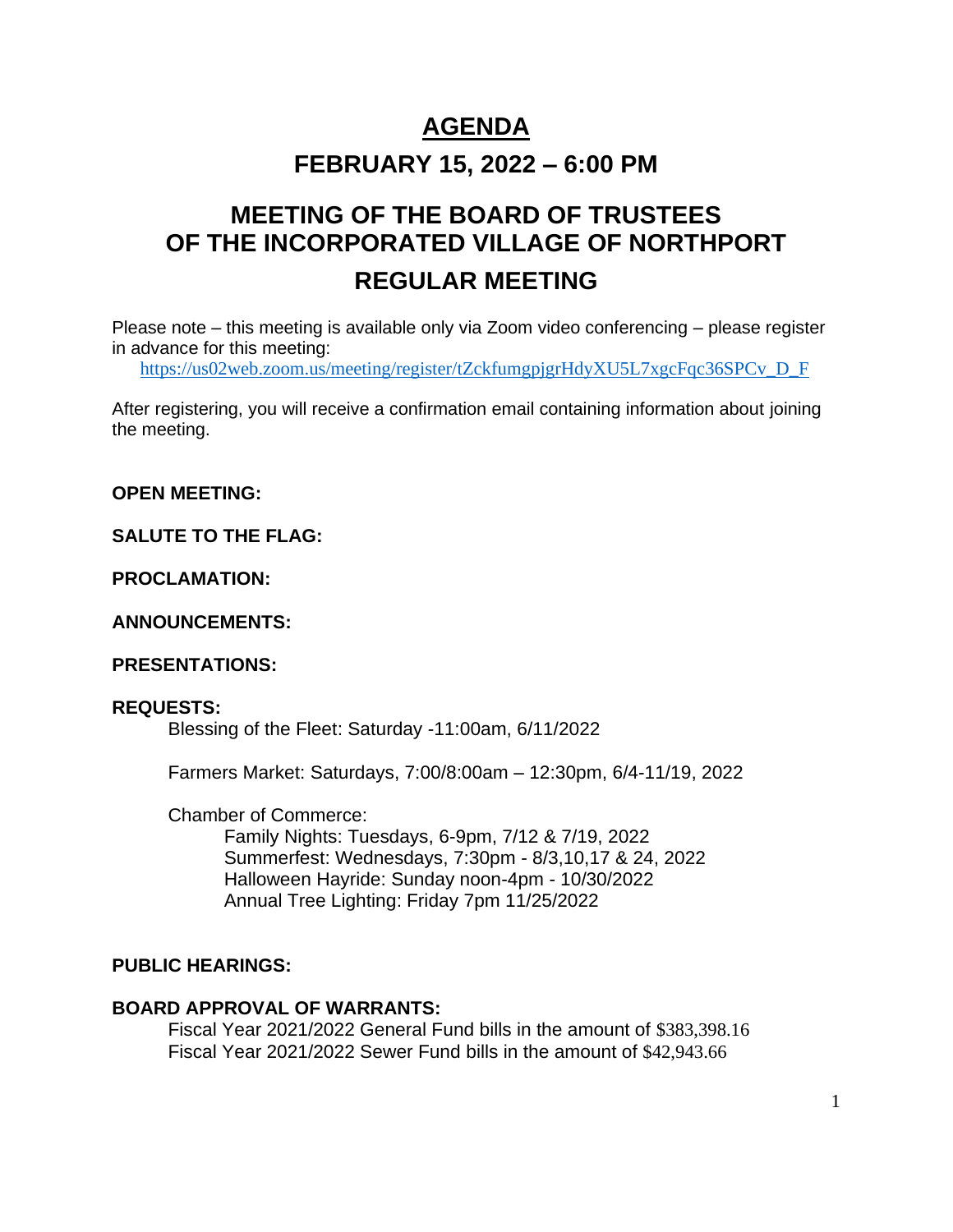Fiscal Year 2021/2022 Fire Department bills in the amount of \$41,061.53 Fiscal Year 2021/2022 Payroll Week (02/11/22) General Fund \$270,480.59 Fiscal Year 2021/2022 Payroll Week (02/11/22) Sewer Fund \$19,204.05

#### **BUSINESS/COMMISSIONERS REPORTS:**

#### **TREASURER REPORT:**

**CHIEF OF POLICE REPORT:**

**CORRESPONDENCE:**

**NOTICES:** 

**RESOLUTIONS:**

#### **RESOLUTION: 2022 – 17 ~ APPROVAL OF THE MINUTES**

BE IT RESOLVED: The minutes of the Feb. 1<sup>st</sup>, 2022 meeting are hereby accepted.

#### **RESOLUTION 2022 – 18 ~ DONATION OF SICK TIME**

 **BE IT RESOLVED:** the Board of Trustees hereby authorizes Village PBA members to donate a portion of the employee's accrued sick time to Rich Sagistano, Traffic Control Specialist, for use as Rich may determine.

 **BE IT FURTHER RESOLVED:** There will be a cap of 200 hours on the total number of hours to be gifted.

#### **RESOLUTION: 2022 – 19 ~ ESTABLISHMENT OF AN EVIDENCE AND PROPERTY BANK ACCOUNT**

**BE IT RESOLVED:** the Board of Trustees hereby authorize the Village Treasurer to establish an evidence and property bank account at First National Bank for the police department which will facilitate the safeguarding of confiscated property pending disposition.

 **BE IT FURTHER RESOLVED:** The Chief of Police and Executive Officer will be named as signers and such account shall require dual signature for disbursements.

#### **RESOLUTION 2022 – 20 ~ AUTHORIZE THE MAYOR TO SIGN AN UPDATED AGREEMENT WITH TROY AND BANKS**

 **WHEREAS,** the Village of Northport is desirous to enter into an agreement with Troy and Banks Consultants LLC to conduct a utility franchise fee compliance audit for the purpose of verifying the accuracy of the franchise fees paid or due to the Client

 **WHEREAS,** compensation for this service will be a contingency fee of fifty percent (50%) of the underpayments identified and recoverable and,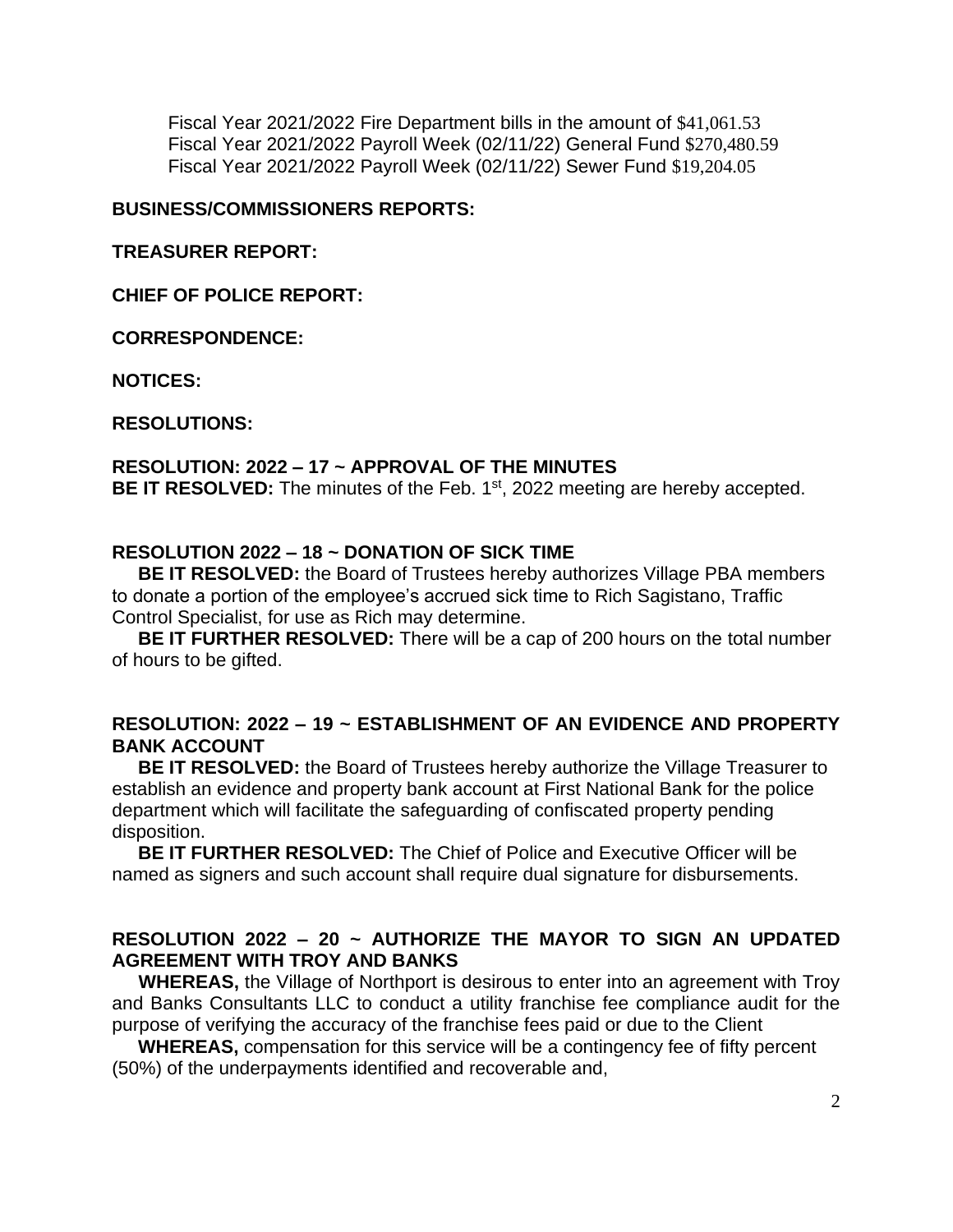**WHEREAS,** the execution of an agreement is a Type II action pursuant to 6 N.Y.C.R.R. Section 617.5(c) (18)(21), and therefore no further SEQRA review is required.

 **BE IT RESOLVED:** The Northport Village Board hereby authorizes the Mayor to execute an agreement with Troy and Banks Consultants LLC subject to attorney review for form and content.

#### **RESOLUTION 2022 – 21 ~ AUDITING FIRM**

 **WHEREAS,** the execution of an agreement is a Type II action pursuant to 6 N.Y.C.R.R. Section 617.5(c) (18)(21), and therefore no further SEQRA review is required.

**BE IT RESOLVED:** The firm of Nawrocki Smith is hereby retained to assist the Village for the fiscal year ending 2/28/2022 audit in an amount not to exceed \$32,000.00

#### **RESOLUTION 2022 – 22 ~ AUTHORIZING THE MAYOR TO SIGN NYSDEC, TOWN OF HUNTINGTON AND VILLAGE OF NORTHPORT 2022-2023 CONDITIONAL SHELLFISH HARVESTING PROGRAM AGREEMENT AND PROTOCOL**

**WHEREAS**, the Village of Northport together with the Town of Huntington is desirous of executing a 2022-2023 Conditional Shellfish Harvesting Program Agreement with the New York State Department of Environmental Conservation for the implementation of a Conditional Area Management Plan for Outer Northport Harbor for the purpose of permitting commercial and recreational shellfish taking activities on underwater lands normally categorized as "Restricted" by the New York State Department of Environmental Conservation, and so off limits to those activities, and

**WHEREAS**, the Village of Northport will be responsible for record keeping reporting of the amount of rainfall each day and keep a log of same under the daily operational protocol for the conditional shellfish Harvesting Program in outer Northport Harbor for 2022-2023, and

**WHEREAS**, the opening of new areas in Outer Northport Harbor to shellfish harvesting has been determined to be an unlisted action pursuant to SEQRA 6 NYCRR Section 61, by the New York State Department of Environmental Conservation, and a Negative Declaration was issued by that agency for this action.

**BE IT RESOLVED**, that the Village Board of Trustees of the Village of Northport hereby authorizes the Mayor to execute the Conditional Shellfish Harvesting Program Agreement with the New York State Department of Environmental Conservation and Town of Huntington, as well as any necessary documents for the year 2019-2020 to implement a Conditional Area Management Plan for the Outer Northport Harbor, on such terms and conditions as may be acceptable to the Village Attorney, and further authorizes the Mayor to enforce the provisions of the Agreement as deemed necessary.

#### **RESOLUTION 2022 – 23 ~ SETTLEMENT OF TAX CERTIORARI LAWSUIT**

 **WHEREAS**: the Village of Northport is a party respondent in certain tax certiorari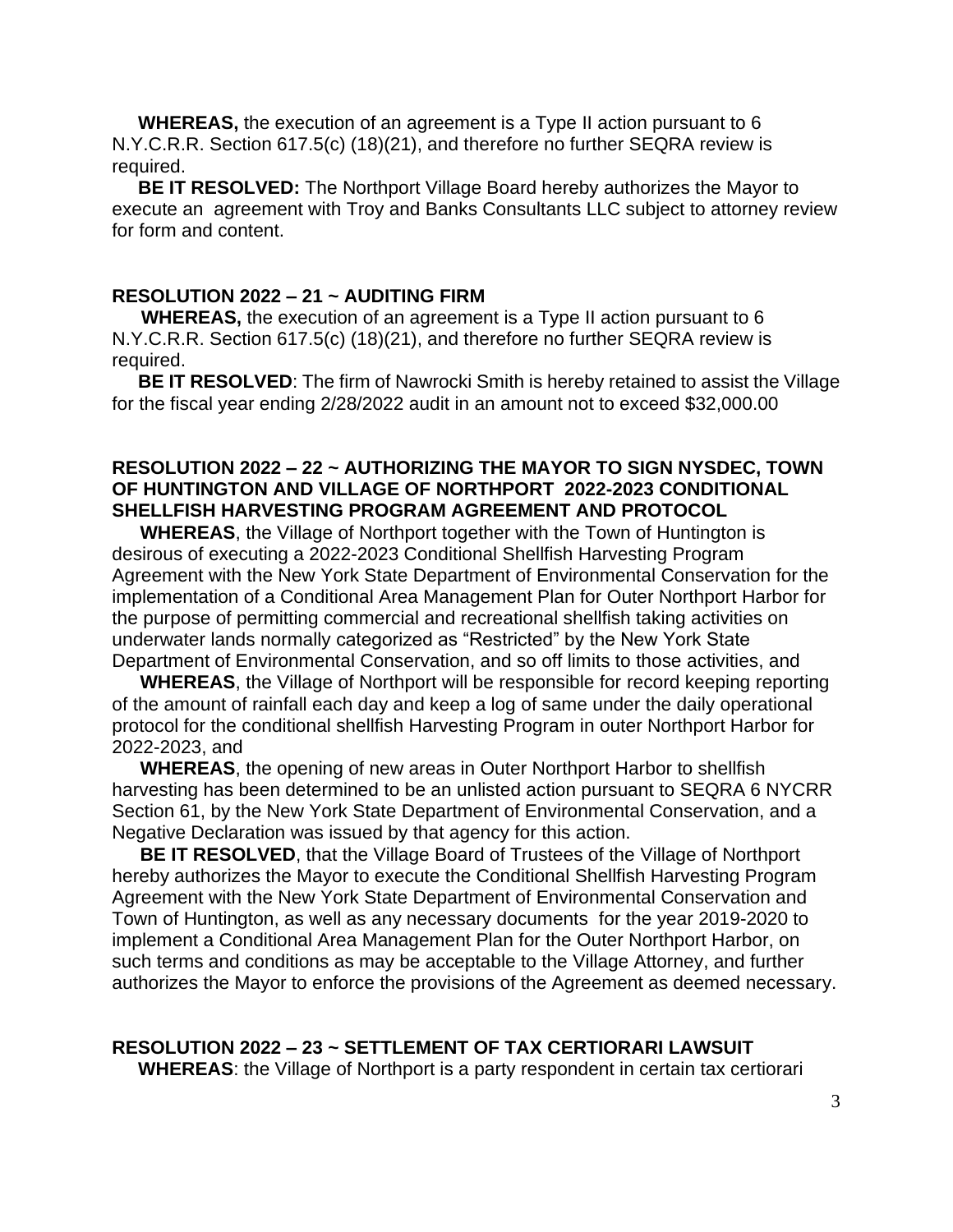proceedings commenced by the property owner of property located at 407-413 Fort Salonga Road, Northport, New York, a/k/a Tax Map#s 404-16-2-53 & 54 for assessment years 2016/17 through 2021/22 and,

 **WHEREAS**: the Village of Northport upon advice of special tax certiorari counsel has determined that it is in its best interest to resolve this matter on the terms as set forth on the annexed Stipulation of Settlement and Proposed Order and Judgment,

**BE IT RESOLVED**, that the Board of Trustees hereby approves the settlement of the claim/lawsuit of the petitioners (George W. Lewisy Jr., LLC, et al ) on the following terms and as set forth on the annexed Stipulation of Settlement, as in the best interests of the Village and its taxpayers, and, it is,

**BE IT FURTHER RESOLVED**, that the Village Attorney or Special Counsel is authorized and directed to execute the appropriate Stipulations of Settlement, and consent to the entry of an Order or Judgment, if any, implementing the aforesaid settlement, and be it,

 **FURTHER RESOLVED,** that in accordance with the agreement, and as consented to by the Village Assessor, the 2022/23 assessment and Village tax bill shall be set and/or adjusted to reflect a new assessment of 23,800 (pursuant to RPTL 727), and be it,

**FURTHER RESOLVED, that the Village Treasurer, is hereby authorized and directed to** make the necessary arrangements, pursuant to the Local Finance Law or otherwise, for payment as agreed in the amount of \$37,234.21,

 **BE IT FURTHER RESOLVED**, that the Village administrators, if needed, are hereby authorized and directed to make the necessary arrangements, pursuant to the Local Finance Law or otherwise, for payment of any refund, within ninety (90) days of receipt of the Court Order, and be it,

**BE IT FURTHER RESOLVED, that the Village Clerk provide the Village's Legal** Counsel with a copy of this resolution upon adoption.

#### **RESOLUTION 2022 – 24 ~ SETTLEMENT OF TAX CERTIORARI LAWSUIT**

 **WHEREAS**: the Village of Northport is a party respondent in certain tax certiorari proceedings commenced by the property owner of property located at 165 Laurel Avenue, Northport, New York, a/k/a Tax Map#s 404-13-3-58 for assessment years 2015/16 through 2021/22 and,

**WHEREAS**: the Village of Northport upon advice of special tax certiorari counsel has determined that it is in its best interest to resolve this matter on the terms as set forth on the annexed Stipulation of Settlement and Proposed Order and Judgment,

**BE IT RESOLVED**, that the Board of Trustees hereby approves the settlement of the claim/lawsuit of the petitioners (Henry & Carol Keidel) on the following terms and as set forth on the annexed Stipulation of Settlement, as in the best interests of the Village and its taxpayers, and, it is,

**BE IT FURTHER RESOLVED**, that the Village Attorney or Special Counsel is authorized and directed to execute the appropriate Stipulations of Settlement, and consent to the entry of an Order or Judgment, if any, implementing the aforesaid settlement, and be it,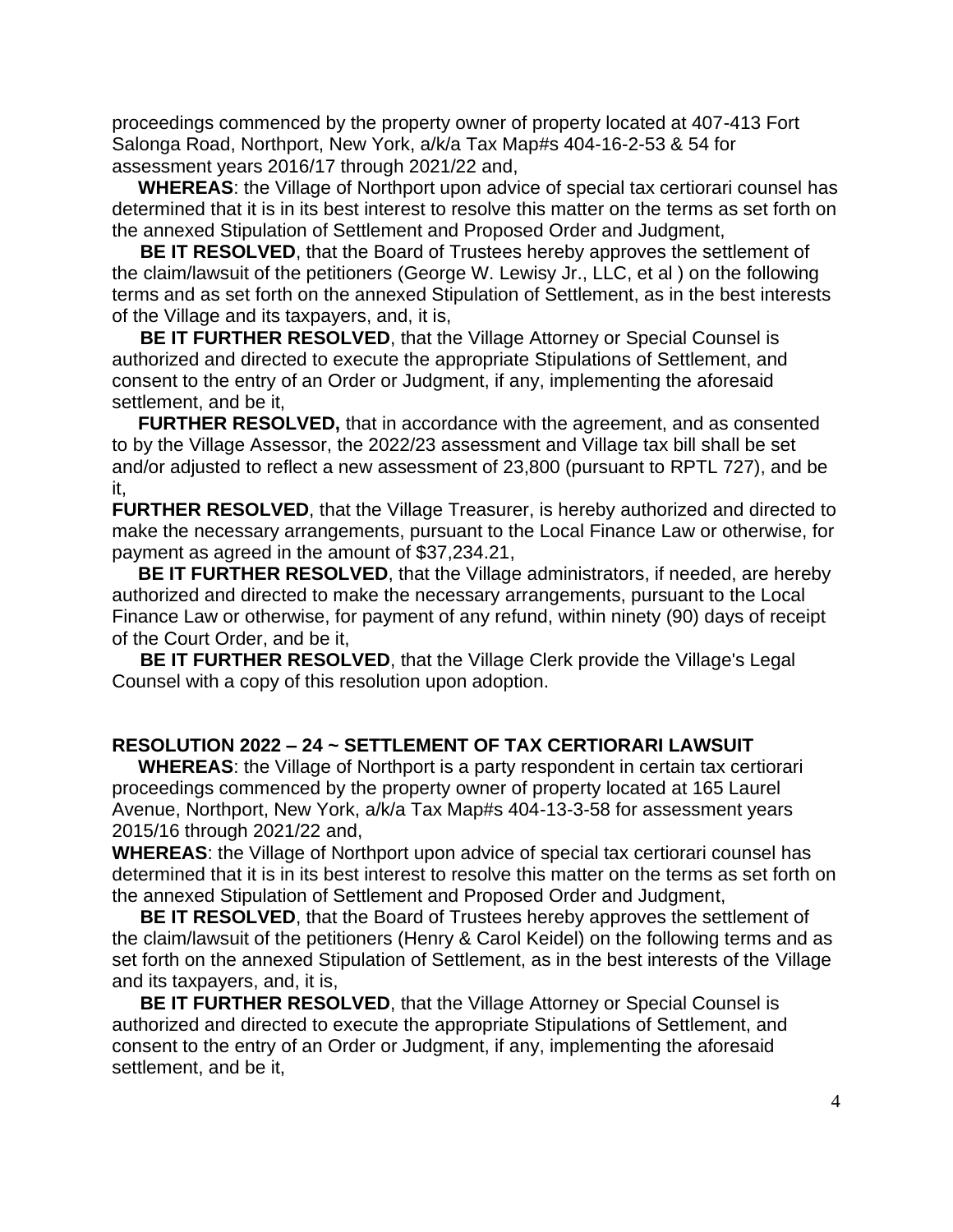**FURTHER RESOLVED,** that in accordance with the agreement, and as consented to by the Village Assessor, the 2022/23 assessment and Village tax bill shall be set and/or adjusted to reflect a new assessment of 10,000 (pursuant to RPTL 727), and be it,

**FURTHER RESOLVED**, that the Village Treasurer, is hereby authorized and directed to make the necessary arrangements, pursuant to the Local Finance Law or otherwise, for payment as agreed in the amount of \$9,541.20,

 **BE IT FURTHER RESOLVED**, that the Village administrators, if needed, are hereby authorized and directed to make the necessary arrangements, pursuant to the Local Finance Law or otherwise, for payment of any refund, within ninety (90) days of receipt of the Court Order, and be it,

**BE IT FURTHER RESOLVED, that the Village Clerk provide the Village's Legal** Counsel with a copy of this resolution upon adoption.

#### **RESOLUTION 2022 – 25 ~ SETTLEMENT OF TAX CERTIORARI LAWSUIT**

 **WHEREAS**: the Village of Northport is a party respondent in certain tax certiorari proceedings commenced by the property owner of property located at 73 Main Street, Northport, New York, a/k/a Tax Map#s 404-9-1-58.6 for assessment years 2015/16 through 2021/22 and,

 **WHEREAS**: the Village of Northport upon advice of special tax certiorari counsel has determined that it is in its best interest to resolve this matter on the terms as set forth on the annexed Stipulation of Settlement and Proposed Order and Judgment,

**BE IT RESOLVED**, that the Board of Trustees hereby approves the settlement of the claim/lawsuit of the petitioners (Robert Tyler) on the following terms and as set forth on the annexed Stipulation of Settlement, as in the best interests of the Village and its taxpayers, and, it is,

**BE IT FURTHER RESOLVED**, that the Village Attorney or Special Counsel is authorized and directed to execute the appropriate Stipulations of Settlement, and consent to the entry of an Order or Judgment, if any, implementing the aforesaid settlement, and be it,

 **FURTHER RESOLVED,** that in accordance with the agreement, and as consented to by the Village Assessor, the 2022/23 assessment and Village tax bill shall be set and/or adjusted to reflect a new assessment of 8,000 (pursuant to RPTL 727), and be it, **FURTHER RESOLVED, that the Village Treasurer, is hereby authorized and directed to** make the necessary arrangements, pursuant to the Local Finance Law or otherwise, for payment as agreed in the amount of \$32,232.04,

 **BE IT FURTHER RESOLVED**, that the Village administrators, if needed, are hereby authorized and directed to make the necessary arrangements, pursuant to the Local Finance Law or otherwise, for payment of any refund, within ninety (90) days of receipt of the Court Order, and be it,

**BE IT FURTHER RESOLVED, that the Village Clerk provide the Village's Legal** Counsel with a copy of this resolution upon adoption.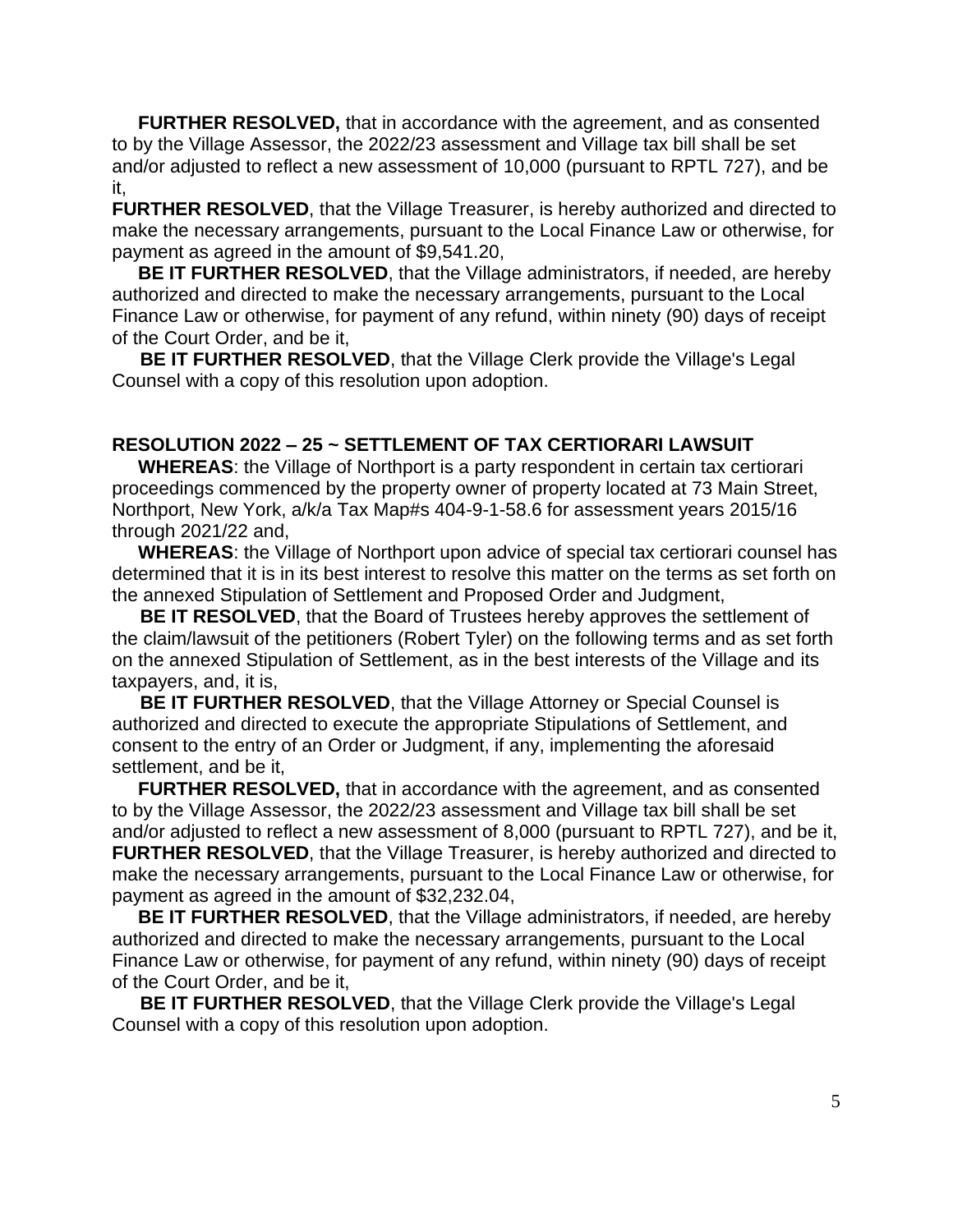#### **RESOLUTION 2022 – 25 ~ BUDGET TRANSFERS**

**BE IT RESOLVED:** The Village Treasurer is hereby authorized to make the following budget transfers; see attached Schedule "A". **PUBLIC PARTICIPATION:** 

**MOTION FOR AN EXECUTIVE SESSION:** if necessary, for personnel, contractual and/or litigation matters.

The next meeting of the Board of Trustees will be March 1st, 2022 at 6:00 PM.

Respectfully submitted, Amy Grandy Village Clerk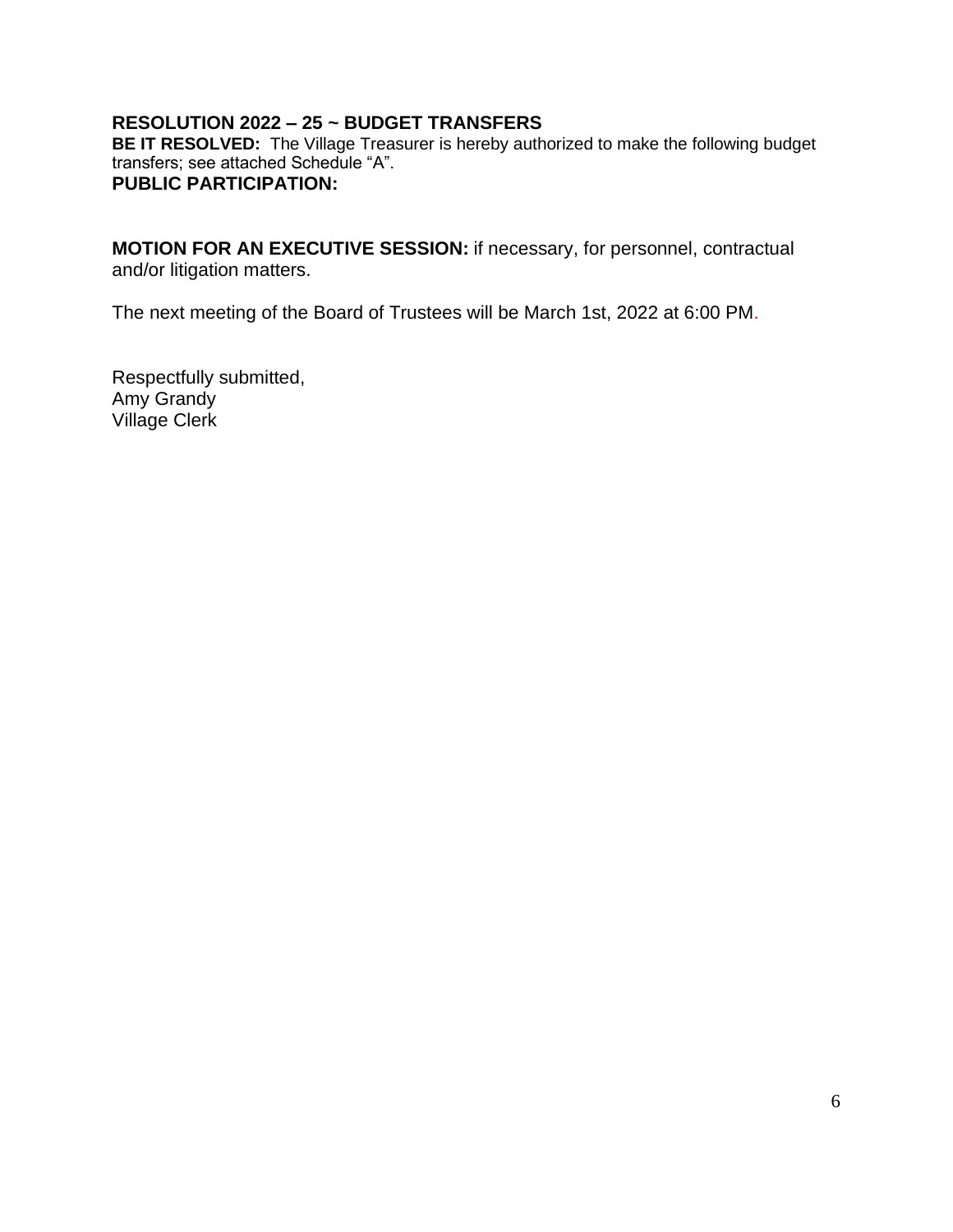#### **Inc. Village of Northport Budget Transfers Sch A 2/15/2022 Fiscal Year 2021**

| <b>AMOUNT</b>   | <b>APPROPRIATION LINE FROM</b>           | <b>APPROPRIATION LINE TO</b>     | <b>AMOUNT</b>   |
|-----------------|------------------------------------------|----------------------------------|-----------------|
| \$<br>500.00    | A.1110.0411                              | A.1110.0400                      | \$<br>500.00    |
|                 | Justice - Reimb NYS                      | Justice Contractual Exp          |                 |
|                 |                                          |                                  |                 |
| \$<br>65.00     | A.1420.0400.0002                         | A.1420.0401                      | \$<br>65.00     |
|                 | <b>Contractual Expense</b><br>Consultant | Asst Village Attny               |                 |
|                 |                                          |                                  |                 |
| \$<br>475.00    | A.1620.0409                              | A.1620.0409.0002                 | \$<br>520.00    |
|                 | <b>VH Bldg Misc</b>                      | Village Blds R&M                 |                 |
| \$<br>45.00     | A.1620.0409.0002                         |                                  |                 |
|                 | <b>Beach House Misc</b>                  |                                  |                 |
|                 |                                          |                                  |                 |
| \$<br>2,700.00  | A.5142.0405                              | A.1640.0409                      | \$<br>2,700.00  |
|                 | Supplies, Salt and Sand                  | Garage/Misc Expense              |                 |
|                 |                                          |                                  |                 |
| \$<br>13,650.00 | A.3120.0101                              | A.3120.0122                      | \$<br>3,400.00  |
|                 | Police Overtime                          | Dispatcher Overtime              |                 |
|                 |                                          | A.3120.0112                      | \$<br>350.00    |
|                 |                                          | Police Dispatcher Paid Benefit   |                 |
|                 |                                          | A.3120.0212                      | \$<br>9,900.00  |
|                 |                                          | <b>E911 Grant Equipment</b>      |                 |
|                 |                                          |                                  |                 |
| \$<br>23,900.00 | A.3410.0200                              | A.3410.0101                      | \$<br>3,400.00  |
|                 | Equipment                                | Fire Houseman Overtime           |                 |
|                 |                                          | A.3410.0111                      | \$<br>12,500.00 |
|                 |                                          | Temporary Houseman Sal           |                 |
|                 |                                          | A.3410.0401                      | \$<br>8,000.00  |
|                 |                                          | <b>Fire Department Utilities</b> |                 |
| \$<br>9,900.00  | A.3410.0409                              | A.3410.0401.0002                 | \$<br>900.00    |
|                 | <b>Fire Dept Misc Expenses</b>           | FD Cell Phones                   |                 |
|                 |                                          | A.3410.0414                      | \$<br>9,000.00  |
|                 |                                          | Fire Dept Bldg Maint             |                 |
|                 |                                          |                                  |                 |
| \$<br>15,000.00 | A.5110.0111                              | A.5110.0101                      | \$<br>15,000.00 |
|                 | Highway P/T Salaries                     | <b>Highway Overtime</b>          |                 |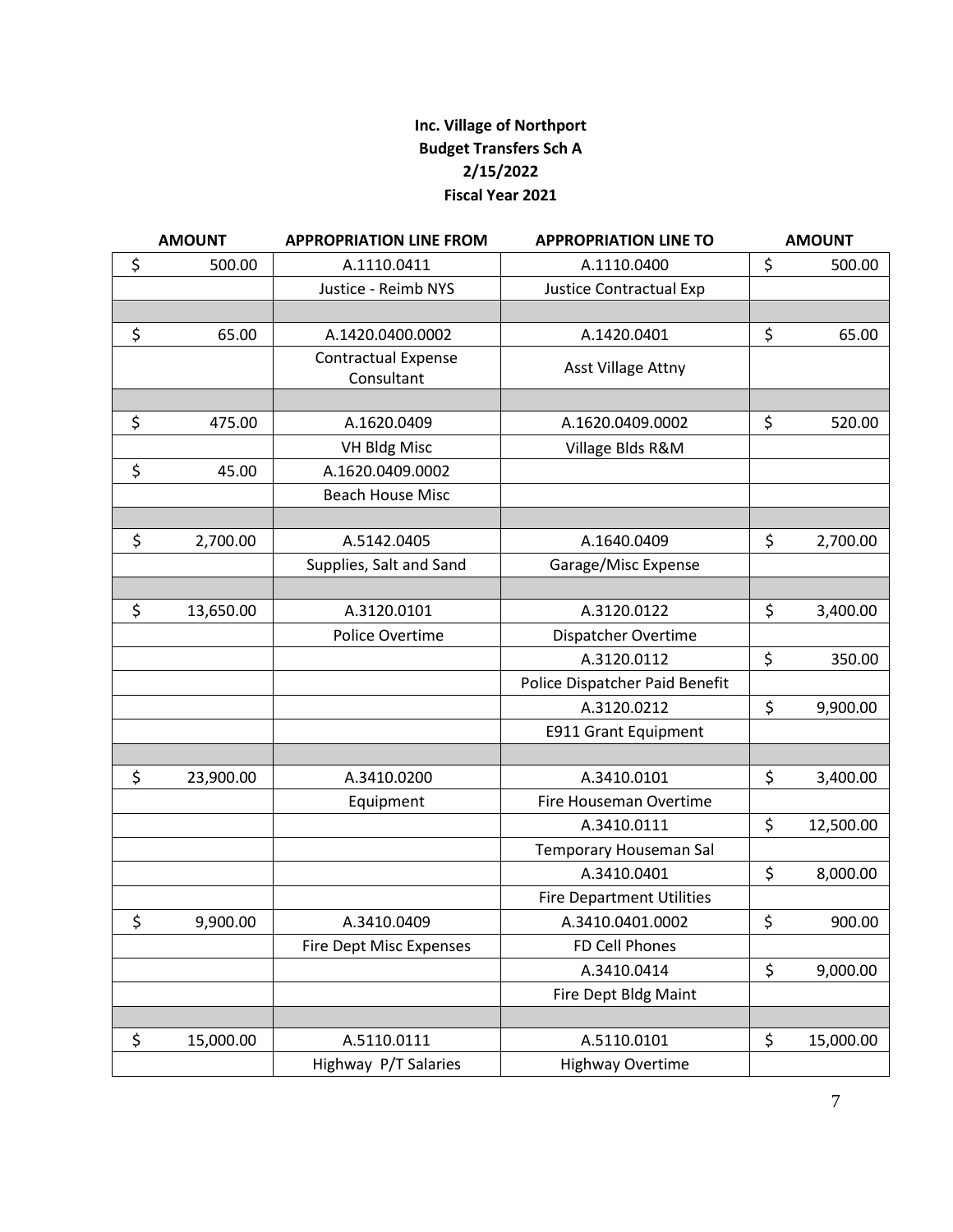| \$<br>30,000.00 | A.5142.0101                  | A.5110.0100                      | \$<br>35,000.00 |
|-----------------|------------------------------|----------------------------------|-----------------|
|                 | Snow O/T Salaries            | <b>Highway Salaries</b>          |                 |
|                 |                              | A.1640.0101                      | \$<br>700.00    |
| \$<br>7,200.00  | A.5142.0405                  | <b>Mechanic Overtime</b>         |                 |
|                 | Supplies, Salt and Sand      | A.5110.0409                      | \$<br>1,500.00  |
|                 |                              | Highway Misc Exp                 |                 |
|                 |                              |                                  |                 |
| \$<br>10,400.00 | A.5112.0200.0002             | A.5182.0401                      | \$<br>5,900.00  |
|                 | Equipment                    | <b>Street Lighting Utilities</b> |                 |
|                 |                              | A.6410.0400                      | \$<br>4,500.00  |
|                 |                              | <b>Holiday Decorations</b>       |                 |
|                 |                              |                                  |                 |
| \$<br>325.00    | A.7140.0200                  | A.7140.0409                      | \$<br>325.00    |
|                 | Park Equipment               | Park Misc Expenses               |                 |
|                 |                              |                                  |                 |
| \$<br>110.00    | A.7180.0416                  | A.7180.0401                      | \$<br>110.00    |
|                 | Pump Out Boat Maint          | Dock Electic & Water             |                 |
|                 |                              |                                  |                 |
| \$<br>110.00    | A.8664.0409                  | A.8664.0409                      | \$<br>110.00    |
|                 | Code Enforcement PT Sal      | Code Enforcement Misc Exp        |                 |
|                 |                              |                                  |                 |
| \$<br>12,500.00 | G.8120.0419                  | G.8120.0401                      | \$<br>12,500.00 |
|                 | <b>Pump Station Maint</b>    | <b>Sewer Lines Utilites</b>      |                 |
| \$<br>10,500.00 | G.8120.0101                  | G.8120.0400                      | \$<br>10,500.00 |
|                 | Overtime                     | <b>Sanitary Sewer Repairs</b>    |                 |
| \$<br>500.00    | G.8130.0404                  | G.8130.0404.0001                 | \$<br>500.00    |
|                 | <b>Sewer Plant Chemicals</b> | Sewer Plant Lab                  |                 |
| \$<br>3,500.00  | G.8130.0409                  | G.8130.0405                      | \$<br>3,500.00  |
|                 | Misc Expense                 | Materials Sludge & Grit Removal  |                 |

#### Journal entry for Asharoken reimbursement

| 8.600.00 | A.0000.2655             | A.1640.0403              | 8,600.00 |
|----------|-------------------------|--------------------------|----------|
|          | <b>Misc Minor Sales</b> | Highway Gas, Diesel Fuel |          |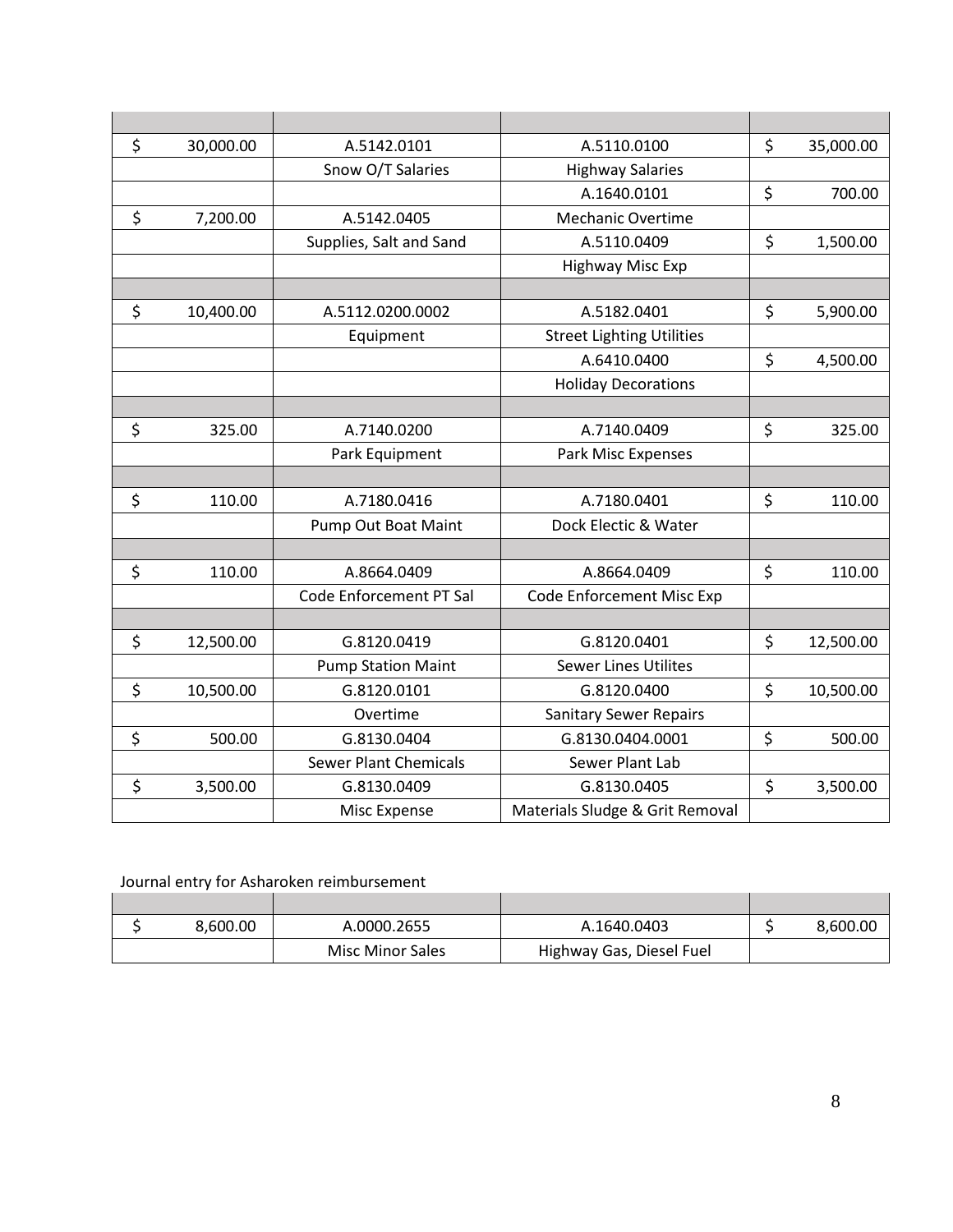PUR4020 1.0 Page 1 of 11

# AP Check Register - General

| Check No. Check/<br><b>Tran Date</b> | T Vendor Code Vendor Name     | G/L Acct No.                                                                | Trans No. Voucher No.<br>Invoice No.<br><b>G/L Acct Desc.</b> | <b>Invoice Date</b><br><b>G/L Acct Dist</b> | <b>Invoice</b><br>Amount | <b>Discount/</b><br><b>Backup WH</b> | Check<br><b>Amount</b> |
|--------------------------------------|-------------------------------|-----------------------------------------------------------------------------|---------------------------------------------------------------|---------------------------------------------|--------------------------|--------------------------------------|------------------------|
| Check ID 00001                       | <b>FNBLI GENERAL CHECKING</b> |                                                                             |                                                               |                                             |                          |                                      |                        |
| 41724 02/11/2022                     | <b>ACE</b>                    | <b>COSTELLO'S HARDWARE</b>                                                  | 38871                                                         | 02/11/2022                                  | 350.96                   | 0.00                                 | 350.96                 |
|                                      |                               | 770-11 GRAND BLVD<br>DEER PARK, NY 11729                                    |                                                               |                                             |                          |                                      |                        |
|                                      |                               | A.7140.0409                                                                 | <b>PARK MISCELLANEOUS EXPENSES</b>                            | 350.96                                      |                          |                                      |                        |
|                                      |                               |                                                                             | Total                                                         |                                             | 350.96                   | 0.00                                 | 350.96                 |
| 41725 02/11/2022                     | <b>AFLAC</b>                  | <b>AFLAC NEW YORK</b>                                                       | 38815                                                         | 02/10/2022                                  | 1,126.40                 | 0.00                                 | 1,126.40               |
|                                      |                               | <b>ATTN: REMITTANCE</b><br>PROCESSING SERVICES<br><b>1932 WYNNTON ROAD</b>  |                                                               |                                             |                          |                                      |                        |
|                                      |                               | <b>COLUMBUS, GA 31999-6005</b><br>A.9060.0807                               | <b>MEDICAL INSURANCE</b>                                      | 1,126.40                                    |                          |                                      |                        |
|                                      |                               |                                                                             | <b>Total</b>                                                  |                                             | 1,126.40                 | 0.00                                 | 1,126.40               |
|                                      |                               | ANY-PART AUTO PARTS OF                                                      | 38826                                                         | 02/10/2022                                  | 779.07                   | 0.00                                 | 779.07                 |
| 41726 02/11/2022                     | <b>ANYPAR</b>                 | <b>HUNTINGTON</b><br><b>159 BROADWAY</b><br>HUNTINGTON STATION, NY<br>11746 |                                                               |                                             |                          |                                      |                        |
|                                      |                               | A.1640.0409                                                                 | GARAGE/MISC.EXPENSES                                          | 779.07                                      |                          |                                      |                        |
|                                      |                               |                                                                             | <b>Total</b>                                                  |                                             | 779.07                   | 0.00                                 | 779.07                 |
| 41727 02/11/2022                     | <b>ATSALT</b>                 | ATLANTIC SALT, INC.                                                         | 38876                                                         | 02/11/2022                                  | 3,843.04                 | 0.00                                 | 3,843.04               |
|                                      |                               | 134 MIDDLE STREET, STE 210<br>LOWELL, MA 01852                              |                                                               |                                             |                          |                                      |                        |
|                                      |                               | A.5142.0405                                                                 | SNOW SUPPLIES, SALT, SAND, ETC                                | 3,843.04                                    |                          |                                      |                        |
|                                      |                               |                                                                             | Total                                                         |                                             | 3,843.04                 | 0.00                                 | 3,843.04               |
| 41728 02/11/2022                     | <b>AUTOEX</b>                 | <b>AUTO EXCELLENCE AUTO</b><br><b>BODY</b>                                  | 38860                                                         | 02/10/2022                                  | 185.00                   | 0.00                                 | 185.00                 |
|                                      |                               | 789 FORT SALONGA RD.<br>NORTHPORT, NY 11768                                 |                                                               |                                             |                          |                                      |                        |
|                                      |                               | A.3120.0409                                                                 | POLICE MISCELLANEOUS EXPENSES                                 | 185.00                                      |                          |                                      |                        |
|                                      |                               |                                                                             | <b>Total</b>                                                  |                                             | 185.00                   | 0.00                                 | 185.00                 |
| 41729 02/11/2022                     | <b>BESEN</b>                  | MILBER MAKRIS PLOUSADIS &                                                   | 38810                                                         | 02/10/2022                                  | 5,833.33                 | 0.00                                 | 5.833.33               |
|                                      |                               | <b>SEIDEN LLP</b><br>1000 WOODBURY ROAD, STE.<br>402                        |                                                               |                                             |                          |                                      |                        |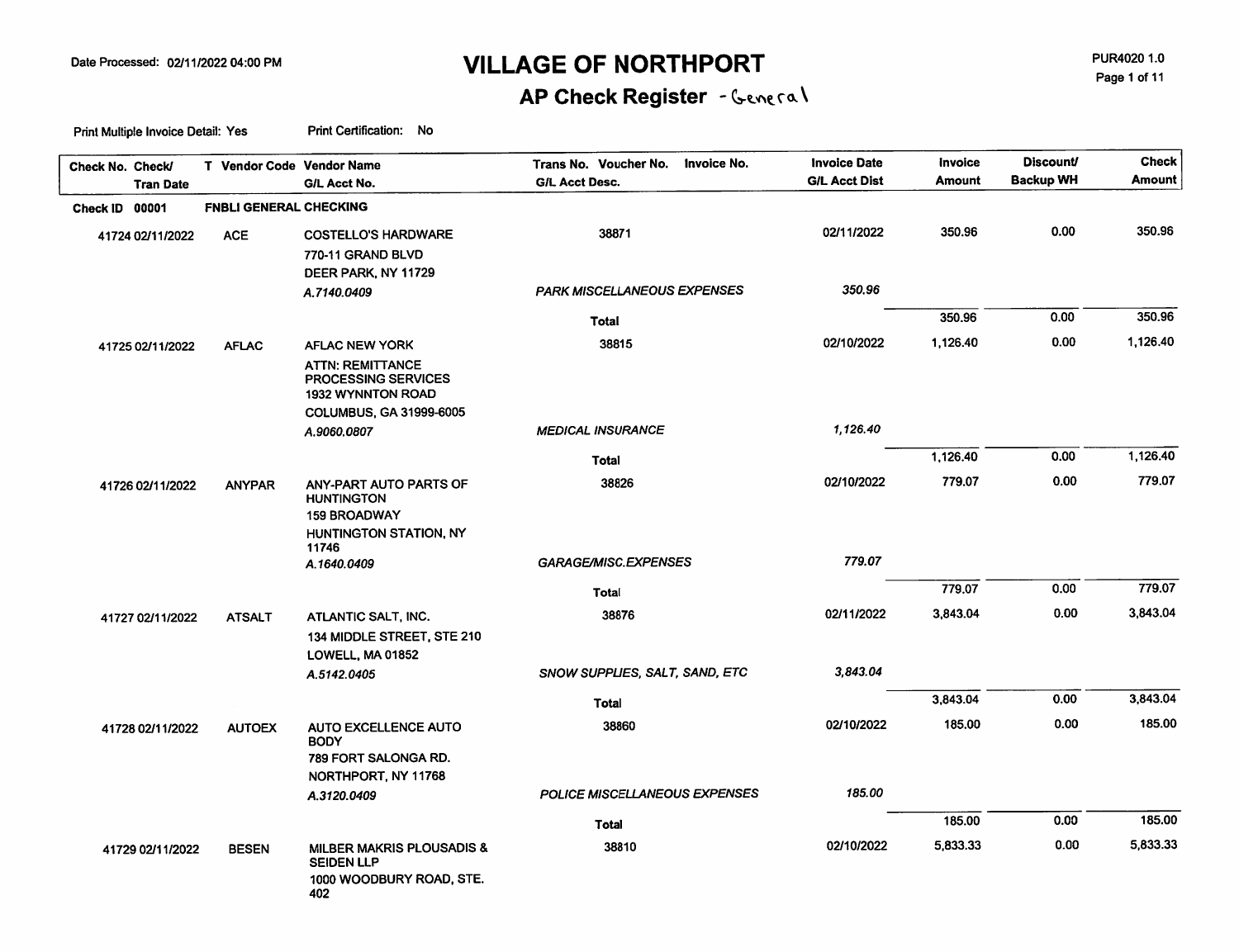PUR4020 1.0 Page 2 of 11

### **AP Check Register**

| Check No. Check/ | T Vendor Code Vendor Name |                                                        | <b>Invoice No.</b><br>Trans No. Voucher No.      | <b>Invoice Date</b><br><b>G/L Acct Dist</b> | Invoice<br><b>Amount</b> | <b>Discount</b><br><b>Backup WH</b> | <b>Check</b><br><b>Amount</b> |
|------------------|---------------------------|--------------------------------------------------------|--------------------------------------------------|---------------------------------------------|--------------------------|-------------------------------------|-------------------------------|
| <b>Tran Date</b> |                           | G/L Acct No.                                           | <b>G/L Acct Desc.</b>                            |                                             |                          |                                     |                               |
| 41729            |                           | 1000 WOODBURY ROAD, STE.<br>402                        |                                                  |                                             |                          |                                     |                               |
|                  |                           | WOODBURY, NY 11797                                     |                                                  |                                             |                          |                                     |                               |
|                  |                           | A.1420.0400.0002                                       | <b>CONTRACTUAL</b><br><b>EXPENSE.CONSULTANT.</b> | 5,833.33                                    |                          |                                     |                               |
|                  |                           |                                                        | <b>Total</b>                                     |                                             | 5,833.33                 | 0.00                                | 5,833.33                      |
| 41730 02/11/2022 | <b>BLPCSO</b>             | <b>B &amp; L PC SOLUTIONS, INC.</b><br>335 OSER AVENUE | 38839                                            | 02/10/2022                                  | 275.00                   | 0.00                                | 275.00                        |
|                  |                           | HAUPPAUGE, NY 11788                                    |                                                  |                                             |                          |                                     |                               |
|                  |                           | A.3120.0409                                            | POLICE MISCELLANEOUS EXPENSES                    | 275.00                                      |                          |                                     |                               |
|                  |                           |                                                        | Total                                            |                                             | 275.00                   | 0.00                                | 275.00                        |
| 41731 02/11/2022 | <b>BLUE360</b>            | <b>BLUE360 MEDIA</b>                                   | 38812                                            | 02/10/2022                                  | 70.75                    | 0.00                                | 70.75                         |
|                  |                           | PO BOX413164                                           |                                                  |                                             |                          |                                     |                               |
|                  |                           | SALT LAKE CITY, UT 84141-                              |                                                  |                                             |                          |                                     |                               |
|                  |                           | 3164<br>A.3310.0400                                    | <b>TRAFFIC CONTROL EXPENSES</b>                  | 70.75                                       |                          |                                     |                               |
|                  |                           |                                                        | Total                                            |                                             | 70.75                    | 0.00                                | 70.75                         |
| 41732 02/11/2022 | <b>BROADW</b>             | BROADWAY AUTO PARTS, INC.                              | 38822                                            | 02/10/2022                                  | 251.05                   | 0.00                                | 251.05                        |
|                  |                           | <b>48 BROADWAY</b>                                     |                                                  |                                             |                          |                                     |                               |
|                  |                           | <b>GREENLAWN, NY 11740</b>                             |                                                  |                                             |                          |                                     |                               |
|                  |                           | A.1640.0411                                            | <b>REPAIRS TO EQUIPMENT</b>                      | 251.05                                      |                          |                                     |                               |
|                  |                           |                                                        | Total                                            |                                             | 251.05                   | 0.00                                | 251.05                        |
| 41733 02/11/2022 | <b>CFALAN</b>             | <b>CAROLYN FALANGO</b>                                 | 38811                                            | 02/10/2022                                  | 250.00                   | 0.00                                | 250.00                        |
|                  |                           | 608 4TH AVENUE                                         |                                                  |                                             |                          |                                     |                               |
|                  |                           | E. NORTHPORT, NY 11731                                 |                                                  |                                             |                          |                                     |                               |
|                  |                           | A.1110.0400                                            | JUSTICE CONTRACTUAL EXPNS                        | 250.00                                      |                          |                                     |                               |
|                  | <b>CFALAN</b>             | <b>CAROLYN FALANGO</b>                                 | 38819                                            | 02/10/2022                                  | 250.00                   | 0.00                                | 250.00                        |
|                  |                           | 608 4TH AVENUE                                         |                                                  |                                             |                          |                                     |                               |
|                  |                           | E. NORTHPORT, NY 11731                                 | JUSTICE CONTRACTUAL EXPNS                        | 250.00                                      |                          |                                     |                               |
|                  |                           | A.1110.0400                                            |                                                  |                                             |                          |                                     |                               |
|                  |                           |                                                        | Total                                            |                                             | 500.00                   | 0.00                                | 500.00                        |
| 41734 02/11/2022 | <b>CGROSS</b>             | <b>CLARIS GROSS</b><br><b>40 PAWNEE DRIVE</b>          | 38818                                            | 02/10/2022                                  | 190.00                   | 0.00                                | 190.00                        |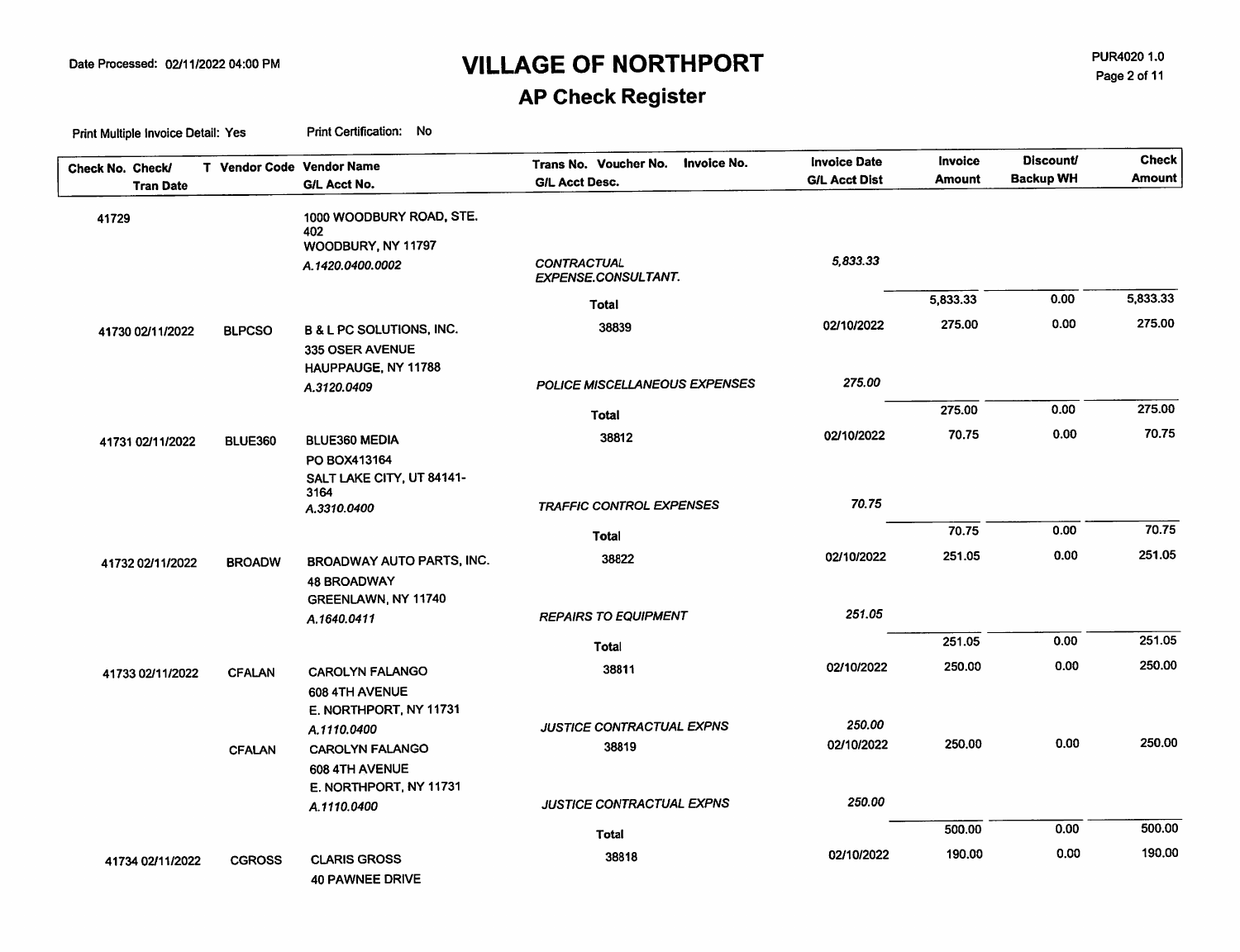PUR4020 1.0 Page 3 of 11

### **AP Check Register**

| Check No. Check/ | <b>Tran Date</b> | T Vendor Code Vendor Name | G/L Acct No.                                                              | Trans No. Voucher No. Invoice No.<br><b>G/L Acct Desc.</b> | <b>Invoice Date</b><br><b>G/L Acct Dist</b> | Invoice<br><b>Amount</b> | <b>Discount/</b><br><b>Backup WH</b> | <b>Check</b><br>Amount |
|------------------|------------------|---------------------------|---------------------------------------------------------------------------|------------------------------------------------------------|---------------------------------------------|--------------------------|--------------------------------------|------------------------|
| 41734            |                  |                           | <b>40 PAWNEE DRIVE</b><br>COMMACK, NY 11725                               |                                                            |                                             |                          |                                      |                        |
|                  |                  |                           | A.1110.0400                                                               | JUSTICE CONTRACTUAL EXPNS                                  | 190.00                                      |                          |                                      |                        |
|                  |                  |                           |                                                                           | <b>Total</b>                                               |                                             | 190.00                   | 0.00                                 | 190.00                 |
|                  | 41735 02/11/2022 | <b>CHOICD</b>             | <b>CHOICE DISTRIBUTION</b><br>PO BOX 30293                                | 38852                                                      | 02/10/2022                                  | 472.25                   | 0.00                                 | 472.25                 |
|                  |                  |                           | NEW YORK, NY 10087-0293<br>A.5110.0409                                    | <b>HIGHWAY MISCELLANEOUS EXPENSE</b>                       | 472.25                                      |                          |                                      |                        |
|                  |                  |                           |                                                                           | Total                                                      |                                             | 472.25                   | 0.00                                 | 472.25                 |
|                  | 41736 02/11/2022 | <b>CROSS</b>              | <b>CROSS COUNTRY TELECOM</b><br>151 E. JERICHO TRNOKE.                    | 38831                                                      | 02/10/2022                                  | 39.73                    | 0.00                                 | 39.73                  |
|                  |                  |                           | MINEOLA, NY 11501<br>A.5110.0409                                          | <b>HIGHWAY MISCELLANEOUS EXPENSE</b>                       | 39.73                                       |                          |                                      |                        |
|                  |                  |                           |                                                                           | Total                                                      |                                             | 39.73                    | 0.00                                 | 39.73                  |
|                  | 41737 02/11/2022 | <b>DEJANA</b>             | DEJANA TRUCK & UTILITY EQ<br>PO BOX 21113                                 | 38833                                                      | 02/10/2022                                  | 210.00                   | 0.00                                 | 210.00                 |
|                  |                  |                           | NEW YORK, NY 10087-1113<br>A.1640.0409                                    | GARAGE/MISC.EXPENSES                                       | 210.00                                      |                          |                                      |                        |
|                  |                  |                           |                                                                           | <b>Total</b>                                               |                                             | 210.00                   | 0.00                                 | 210.00                 |
|                  | 41738 02/11/2022 | <b>DOCKAU</b>             | <b>DOCKSIDE GLASSWORKS</b><br>P.O. BOX 521                                | 38832                                                      | 02/10/2022                                  | 210.00                   | 0.00                                 | 210.00                 |
|                  |                  |                           | NORTHPORT, NY 11768<br>A.8664.0409                                        | CODE ENFORCEMENT MISC. EXPENSE                             | 210.00                                      |                          |                                      |                        |
|                  |                  |                           |                                                                           | Total                                                      |                                             | 210.00                   | 0.00                                 | 210.00                 |
|                  | 41739 02/11/2022 | <b>EAGLE</b>              | <b>EAGLE POINT GUN</b><br><b>TJ MORRIS &amp; SON</b><br>1707 THIRD STREET | 38840                                                      | 02/10/2022                                  | 960.00                   | 0.00                                 | 960.00                 |
|                  |                  |                           | THOROFARE, NJ 08086<br>A.3120.0409                                        | POLICE MISCELLANEOUS EXPENSES                              | 960.00                                      |                          |                                      |                        |
|                  |                  |                           |                                                                           | <b>Total</b>                                               |                                             | 960.00                   | 0.00                                 | 960.00                 |
|                  | 41740 02/11/2022 | <b>FEDEX</b>              | FEDERAL EXPRESS                                                           | 38809                                                      | 02/10/2022                                  | 37.13                    | 0.00                                 | 37.13                  |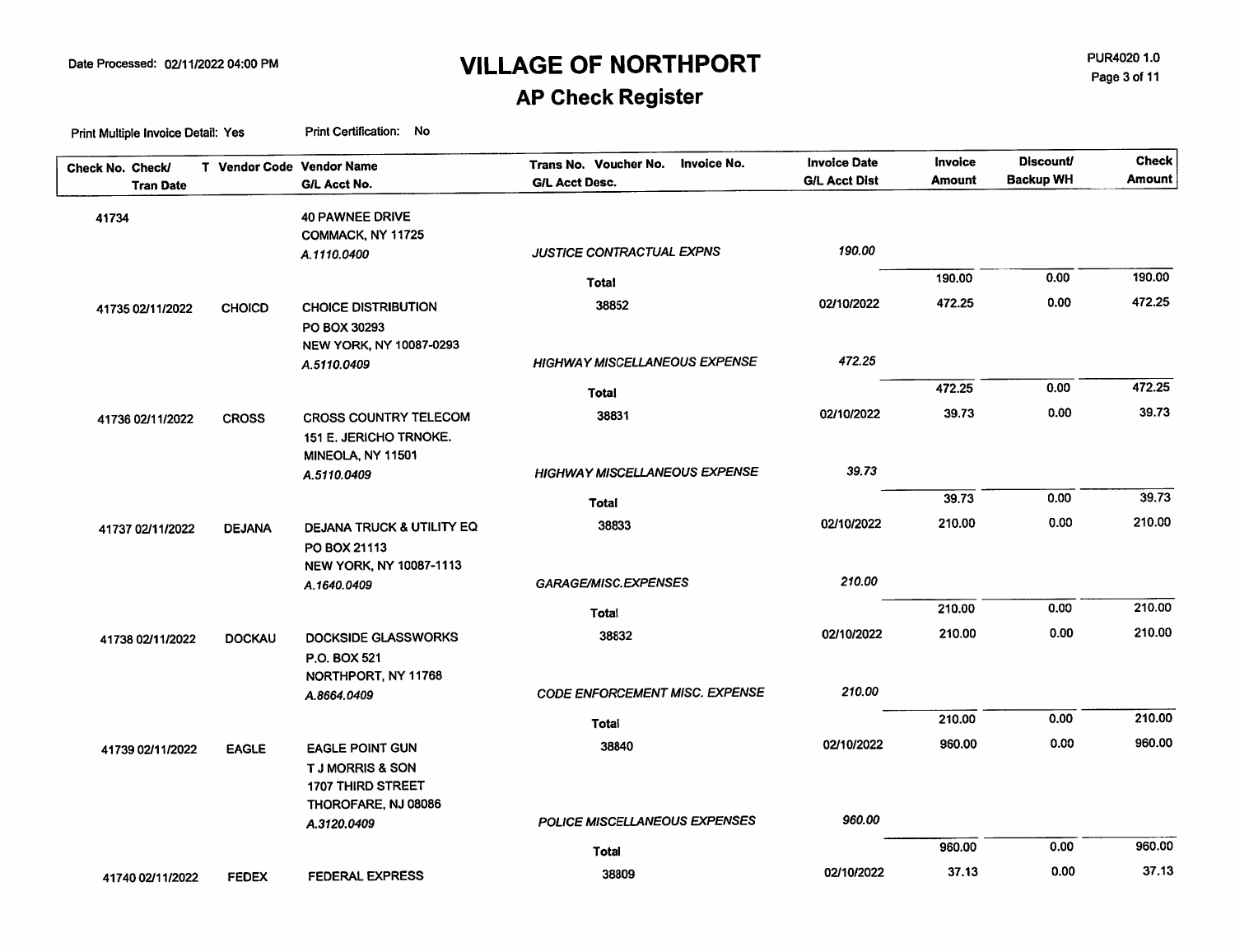PUR4020 1.0 Page 4 of 11

### **AP Check Register**

| Check No. Check/<br><b>Tran Date</b> | T Vendor Code Vendor Name | G/L Acct No.                                      | Trans No. Voucher No.<br><b>Invoice No.</b><br><b>G/L Acct Desc.</b> | <b>Invoice Date</b><br><b>G/L Acct Dist</b> | <b>Invoice</b><br><b>Amount</b> | <b>Discount/</b><br><b>Backup WH</b> | <b>Check</b><br><b>Amount</b> |
|--------------------------------------|---------------------------|---------------------------------------------------|----------------------------------------------------------------------|---------------------------------------------|---------------------------------|--------------------------------------|-------------------------------|
|                                      |                           |                                                   |                                                                      |                                             |                                 |                                      |                               |
| 41740                                |                           | P.O. BOX 371461                                   |                                                                      |                                             |                                 |                                      |                               |
|                                      |                           | PITTSBURGH, PA 15250-7461                         | <b>VILLAGE CLERK EXPENSES</b>                                        | 37.13                                       |                                 |                                      |                               |
|                                      |                           | A.1410.0400                                       |                                                                      |                                             |                                 |                                      |                               |
|                                      |                           |                                                   | <b>Total</b>                                                         |                                             | 37.13                           | 0.00                                 | 37.13                         |
| 41741 02/11/2022                     | <b>GATHMN</b>             | GATHMAN & BENNETT L.L.P.                          | 38854                                                                | 02/10/2022                                  | 8,333.32                        | 0.00                                 | 8,333.32                      |
|                                      |                           | 191 NEW YORK AVENUE                               |                                                                      |                                             |                                 |                                      |                               |
|                                      |                           | HUNTINGTON, NY 11743                              |                                                                      |                                             |                                 |                                      |                               |
|                                      |                           | A.1420.0401                                       | ASST. VILLAGE ATTORNEY'S EXPENSE                                     | 8,333.32                                    |                                 |                                      |                               |
|                                      |                           |                                                   | <b>Total</b>                                                         |                                             | 8,333.32                        | 0.00                                 | 8,333.32                      |
| 41742 02/11/2022                     | <b>GLOBMO</b>             | <b>GLOBAL MONTELLO GROUP</b>                      | 38827                                                                | 02/10/2022                                  | 5,619.87                        | 0.00                                 | 5,619.87                      |
|                                      |                           | <b>CORP</b>                                       |                                                                      |                                             |                                 |                                      |                               |
|                                      |                           | P.O. BOX 3372***                                  |                                                                      |                                             |                                 |                                      |                               |
|                                      |                           | BOSTON, MA 02241                                  |                                                                      |                                             |                                 |                                      |                               |
|                                      |                           | A.1640.0403                                       | <b>HIGHWAY GAS, DIESEL FUEL</b>                                      | 5,619.87                                    |                                 |                                      |                               |
|                                      |                           |                                                   | <b>Total</b>                                                         |                                             | 5,619.87                        | 0.00                                 | 5,619.87                      |
| 41743 02/11/2022                     | <b>GRAING</b>             | <b>GRAINGER</b>                                   | 38825                                                                | 02/10/2022                                  | 51.54                           | 0.00                                 | 51.54                         |
|                                      |                           | DEPARTMENT 815395108                              |                                                                      |                                             |                                 |                                      |                               |
|                                      |                           | PALATINE, IL 60038-0001                           |                                                                      |                                             |                                 |                                      |                               |
|                                      |                           | A.5110.0409                                       | <b>HIGHWAY MISCELLANEOUS EXPENSE</b>                                 | 51.54                                       |                                 |                                      |                               |
|                                      |                           |                                                   | <b>Total</b>                                                         |                                             | 51.54                           | 0.00                                 | 51.54                         |
| 41744 02/11/2022                     | <b>INTEGRATE</b>          | <b>INTEGRATED WIRELESS</b>                        | 38841                                                                | 02/10/2022                                  | 151.90                          | 0.00                                 | 151.90                        |
|                                      | D                         | <b>TECHNOLOGIES</b>                               |                                                                      |                                             |                                 |                                      |                               |
|                                      |                           | 101-1 COLIN DRIVE                                 |                                                                      |                                             |                                 |                                      |                               |
|                                      |                           | HOLBROOK, NY 11741                                |                                                                      |                                             |                                 |                                      |                               |
|                                      |                           | A.3120.0412                                       | POLICE RADIO MAINTENANCE                                             | 151.90                                      |                                 |                                      |                               |
|                                      |                           |                                                   | <b>Total</b>                                                         |                                             | 151.90                          | 0.00                                 | 151.90                        |
| 41745 02/11/2022                     | <b>JRHOLZ</b>             | J.R. HOLZMACHER P.E. LLC                          | 38836                                                                | 02/10/2022                                  | 540.00                          | 0.00                                 | 540.00                        |
|                                      |                           | 3555 VETERANS MEMORIAL                            |                                                                      |                                             |                                 |                                      |                               |
|                                      |                           | <b>HIGHWAY, SUITE A</b>                           |                                                                      |                                             |                                 |                                      |                               |
|                                      |                           | RONKONKOMA, NY 11779-7636                         | GUARANTY, BID DEPOSITS                                               | 540.00                                      |                                 |                                      |                               |
|                                      |                           | A.0000.0030.0001<br>J.R. HOLZMACHER P.E. LLC      | 38838                                                                | 02/10/2022                                  | 5,433.75                        | 0.00                                 | 5,433.75                      |
|                                      | <b>JRHOLZ</b>             |                                                   |                                                                      |                                             |                                 |                                      |                               |
|                                      |                           | 3555 VETERANS MEMORIAL<br><b>HIGHWAY, SUITE A</b> |                                                                      |                                             |                                 |                                      |                               |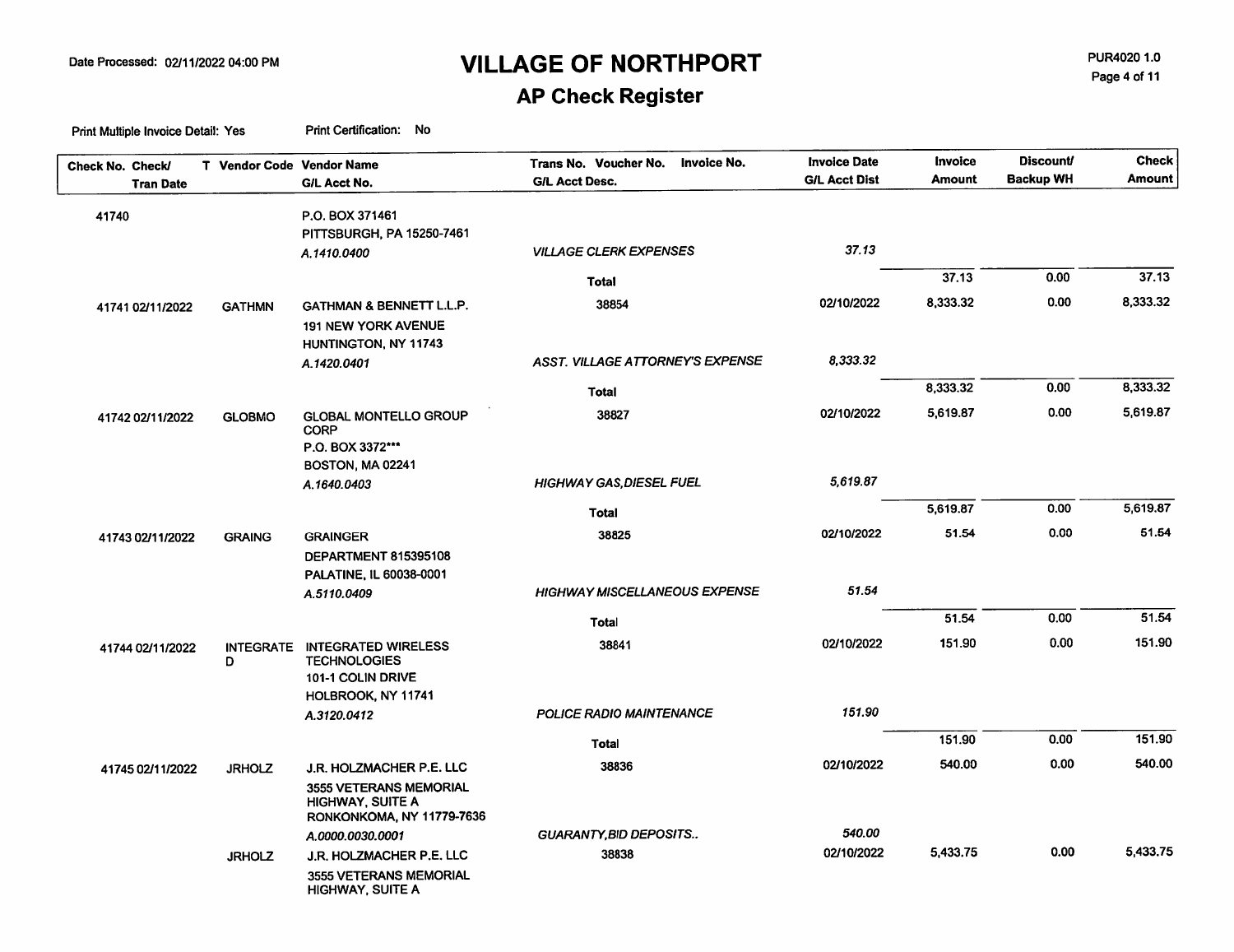$\mathcal{L}_{\mathcal{A}}$ 

# **VILLAGE OF NORTHPORT**

PUR4020 1.0 Page 5 of 11

### **AP Check Register**

| Check No. Check/<br><b>Tran Date</b> | T Vendor Code Vendor Name | G/L Acct No.                                                              | <b>Invoice No.</b><br>Trans No. Voucher No.<br><b>G/L Acct Desc.</b> | <b>Invoice Date</b><br><b>G/L Acct Dist</b> | Invoice<br><b>Amount</b> | <b>Discount/</b><br><b>Backup WH</b> | <b>Check</b><br><b>Amount</b> |
|--------------------------------------|---------------------------|---------------------------------------------------------------------------|----------------------------------------------------------------------|---------------------------------------------|--------------------------|--------------------------------------|-------------------------------|
| 41745                                |                           | 3555 VETERANS MEMORIAL<br>HIGHWAY, SUITE A<br>RONKONKOMA, NY 11779-7636   |                                                                      |                                             |                          |                                      |                               |
|                                      |                           | A.1440.0400                                                               | <b>CONTRACTUAL EXPENSE</b>                                           | 5,433.75                                    |                          |                                      |                               |
|                                      |                           |                                                                           | Total                                                                |                                             | 5,973.75                 | 0.00                                 | 5,973.75                      |
| 41746 02/11/2022                     | <b>KPEDW</b>              | <b>KP EDWARDS</b>                                                         | 38823                                                                | 02/10/2022                                  | 1,057.00                 | 0.00                                 | 1,057.00                      |
|                                      |                           | <b>1580 FIFTH AVENUE</b><br>BAY SHORE, NY 11706                           |                                                                      |                                             |                          |                                      |                               |
|                                      |                           | A.5110.0409                                                               | <b>HIGHWAY MISCELLANEOUS EXPENSE</b>                                 | 1,057.00                                    |                          |                                      |                               |
|                                      |                           |                                                                           | <b>Total</b>                                                         |                                             | 1,057.00                 | 0.00                                 | 1,057.00                      |
| 41747 02/11/2022                     | LOCAL3                    | <b>LOCAL 342 INSURANCE TRUST</b><br>501 WILLIAM FLOYD PARKWAY             | 38814                                                                | 02/10/2022                                  | 2,991.04                 | 0.00                                 | 2,991.04                      |
|                                      |                           | SHIRLEY, NY 11967                                                         | LIFE, DENTAL & OPTICAL                                               | 2,991.04                                    |                          |                                      |                               |
|                                      |                           | A.9045.0804                                                               |                                                                      |                                             |                          |                                      |                               |
|                                      |                           |                                                                           | <b>Total</b>                                                         |                                             | 2,991.04                 | 0.00                                 | 2,991.04                      |
| 41748 02/11/2022                     | <b>MASTNI</b>             | MASTER NICKS EQUIP REPAIR<br>190 BELLEROSE AVE.<br>E. NORTHPORT, NY 11731 | 38824<br>42098                                                       | 02/10/2022                                  | 62.00                    | 0.00                                 | 62.00                         |
|                                      |                           | A.1640.0409                                                               | GARAGE/MISC.EXPENSES                                                 | 62.00                                       |                          |                                      |                               |
|                                      |                           |                                                                           | Total                                                                |                                             | 62.00                    | 0.00                                 | 62.00                         |
| 41749 02/11/2022                     | <b>MCI</b>                | <b>MCI</b>                                                                | 38857                                                                | 02/10/2022                                  | 13.23                    | 0.00                                 | 13.23                         |
|                                      |                           | PO BOX 600674<br>JACKSONVILLE, FL 32260-0674                              |                                                                      |                                             |                          |                                      |                               |
|                                      |                           | A.3410.0401.0001                                                          | <b>SUBSTATION UTILITIES</b>                                          | 13.23                                       |                          |                                      |                               |
|                                      |                           |                                                                           | Total                                                                |                                             | 13.23                    | 0.00                                 | 13.23                         |
| 41750 02/11/2022                     | <b>NAGRID2</b>            | NATIONAL GRID                                                             | 38858                                                                | 02/10/2022                                  | 3,846.94                 | 0.00                                 | 3,846.94                      |
|                                      |                           | PO BOX 371382<br><b>PITTSBURGH, PA 15250-7382</b>                         |                                                                      |                                             |                          |                                      |                               |
|                                      |                           | A.5110.0401                                                               | <b>HIGHWAY UTILITIES</b>                                             | 1,112.50                                    |                          |                                      |                               |
|                                      |                           | A.1620.0401                                                               | <b>VILLAGE UTILITIES</b>                                             | 1,268.96                                    |                          |                                      |                               |
|                                      |                           | A.3410.0401                                                               | <b>FIRE DEPT UTILITIES</b>                                           | 1,465.48                                    |                          |                                      |                               |
|                                      |                           |                                                                           | <b>Total</b>                                                         |                                             | 3,846.94                 | 0.00                                 | 3,846.94                      |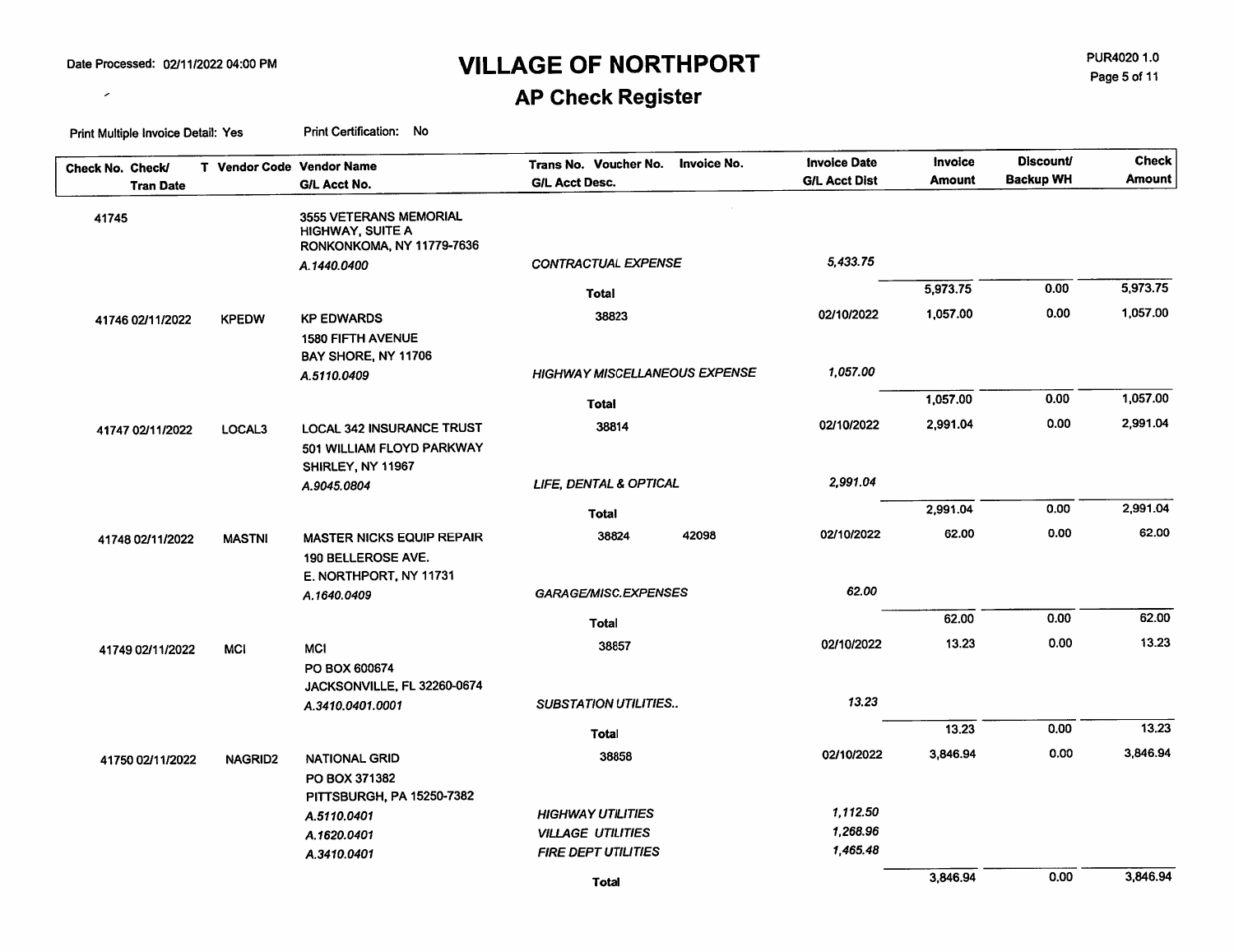PUR4020 1.0 Page 6 of 11

### **AP Check Register**

| Check No. Check/<br><b>Tran Date</b> | T Vendor Code Vendor Name | G/L Acct No.                                                                                                                                                                         | Trans No. Voucher No.<br><b>Invoice No.</b><br><b>G/L Acct Desc.</b> | <b>Invoice Date</b><br><b>G/L Acct Dist</b> | Invoice<br><b>Amount</b> | <b>Discount</b><br><b>Backup WH</b> | <b>Check</b><br>Amount |
|--------------------------------------|---------------------------|--------------------------------------------------------------------------------------------------------------------------------------------------------------------------------------|----------------------------------------------------------------------|---------------------------------------------|--------------------------|-------------------------------------|------------------------|
| 41751 02/11/2022                     | <b>NSHCLA</b>             | THE NORTH SHORE NEWS<br><b>GROUP CLASSIFIED ADV.</b><br>P.O. BOX 805                                                                                                                 | 38808                                                                | 02/10/2022                                  | 120.75                   | 0.00                                | 120.75                 |
|                                      |                           | SMITHTOWN, NY 11787<br>A.1620.0409                                                                                                                                                   | <b>VILLAGE HALL BLDG. MISC. EXPENS</b>                               | 120.75                                      |                          |                                     |                        |
|                                      |                           |                                                                                                                                                                                      | Total                                                                |                                             | 120.75                   | 0.00                                | 120.75                 |
| 41752 02/11/2022                     | <b>NYSASM</b>             | NYS ASSN MAGIST CT CLERKS<br>P.O. BOX 161                                                                                                                                            | 38820                                                                | 02/10/2022                                  | 100.00                   | 0.00                                | 100.00                 |
|                                      |                           | CHITTENANGO, NY 13037<br>A.1110.0400                                                                                                                                                 | <b>JUSTICE CONTRACTUAL EXPNS</b>                                     | 100.00                                      |                          |                                     |                        |
|                                      |                           |                                                                                                                                                                                      | Total                                                                |                                             | 100.00                   | 0.00                                | 100.00                 |
| 41753 02/11/2022                     | <b>NYSDEPT</b>            | NYS DEPARTMENT OF<br><b>ENVIRONMENTAL</b><br><b>CONSERVATION</b><br><b>SPILL PREVENTION &amp; BULK</b><br><b>STORAGE SECTION</b><br>625 BRADWAY, 11TH FLOOR<br>ALBANY, NY 12233-7020 | 38875                                                                | 02/11/2022                                  | 100.00                   | 0.00                                | 100.00                 |
|                                      |                           | A.7140.0409                                                                                                                                                                          | PARK MISCELLANEOUS EXPENSES                                          | 100.00                                      |                          |                                     |                        |
|                                      |                           |                                                                                                                                                                                      | <b>Total</b>                                                         |                                             | 100.00                   | 0.00                                | 100.00                 |
| 41754 02/11/2022                     | <b>NYSEMP</b>             | NYS EMPLOYEES' HEALTH<br>INSURANCE PENDING ACCT.<br>DEPARTMENT OF CIVIL<br><b>SERVICE</b><br>PO BOX 645481<br><b>CINCINNATI, OH 45264-5481</b>                                       | 38817                                                                | 02/10/2022                                  | 314,939.06               | 0.00                                | 314,939.06             |
|                                      |                           | A.9060.0807                                                                                                                                                                          | <b>MEDICAL INSURANCE</b>                                             | 314,939.06                                  |                          |                                     |                        |
|                                      |                           |                                                                                                                                                                                      | <b>Total</b>                                                         |                                             | 314,939.06               | 0.00                                | 314,939.06             |
| 41755 02/11/2022                     | <b>OFFST</b>              | OFFICE OF THE STATE<br><b>COMPTROLLER</b><br>P.O. BOX 271<br>ALBANY, NY 12201-0271                                                                                                   | 38813                                                                | 02/10/2022                                  | 907,00                   | 0.00                                | 907.00                 |
|                                      |                           | A.1110.0411                                                                                                                                                                          | <b>JUSTICE - REIMB. NYS. COMPTROL</b>                                | 907.00                                      |                          |                                     |                        |
|                                      |                           |                                                                                                                                                                                      | Total                                                                |                                             | 907.00                   | 0.00                                | 907.00                 |
| 41756 02/11/2022                     | <b>PMINCI</b>             | <b>PAUL MINCIELI</b>                                                                                                                                                                 | 38834                                                                | 02/10/2022                                  | 490.56                   | 0.00                                | 490.56                 |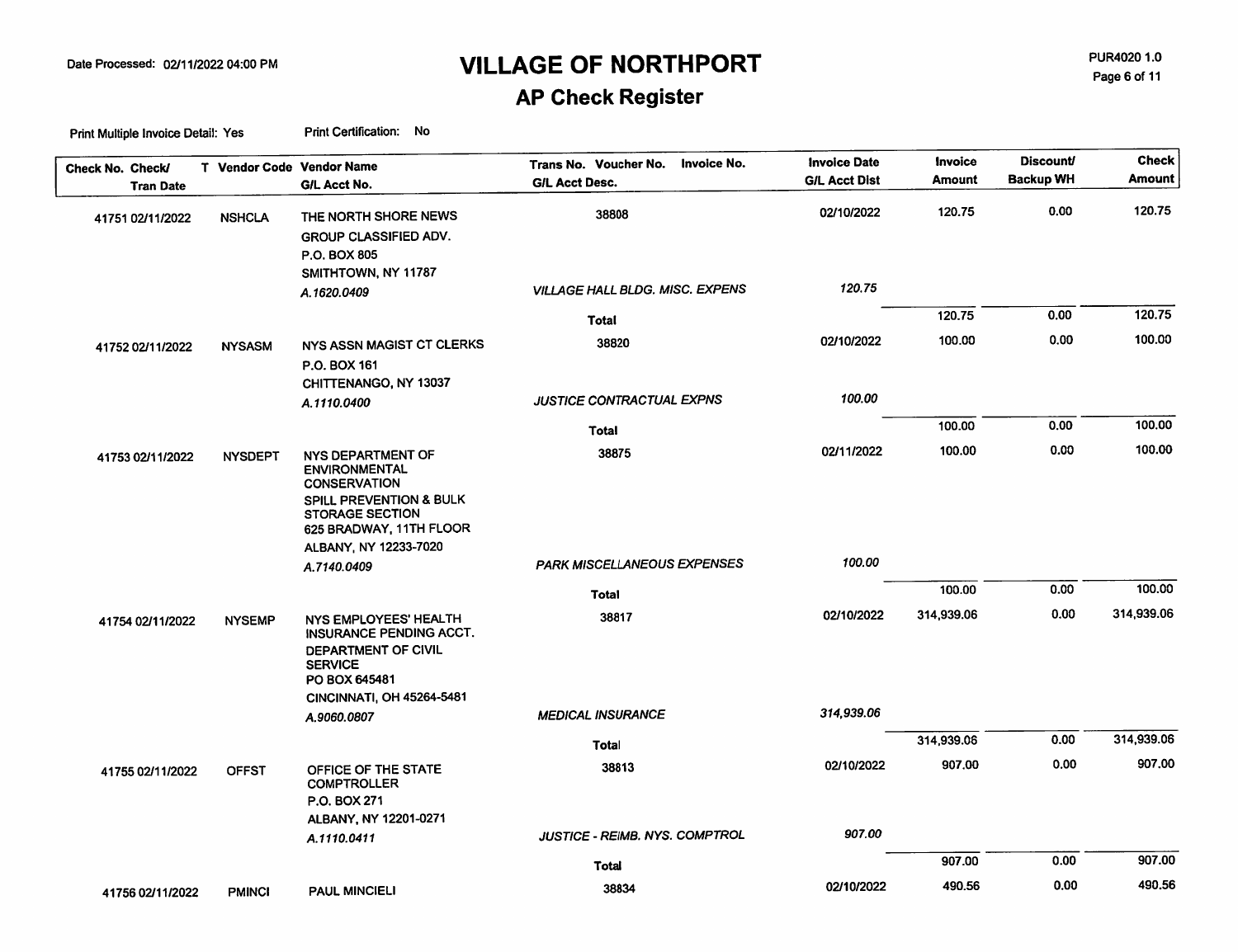PUR4020 1.0 Page 7 of 11

# **AP Check Register**

| Check No. Check/ | T Vendor Code Vendor Name | G/L Acct No.              | Trans No. Voucher No.<br>Invoice No.<br><b>G/L Acct Desc.</b> | <b>Invoice Date</b><br><b>G/L Acct Dist</b> | <b>Invoice</b><br>Amount | <b>Discount/</b><br><b>Backup WH</b> | <b>Check</b><br>Amount |
|------------------|---------------------------|---------------------------|---------------------------------------------------------------|---------------------------------------------|--------------------------|--------------------------------------|------------------------|
| <b>Tran Date</b> |                           |                           |                                                               |                                             |                          |                                      |                        |
| 41756            |                           | 1181 5TH AVENUE           |                                                               |                                             |                          |                                      |                        |
|                  |                           | EAST NORTHPORT, NY 11731  |                                                               |                                             |                          |                                      |                        |
|                  |                           | A.5110.0423               | <b>HIGHWAY UNIFORMS</b>                                       | 490.56                                      |                          |                                      |                        |
|                  |                           |                           | <b>Total</b>                                                  |                                             | 490.56                   | 0.00                                 | 490.56                 |
| 41757 02/11/2022 | PSEG#2                    | <b>PSEG</b>               | 38864                                                         | 02/11/2022                                  | 5,853.29                 | 0.00                                 | 5,853.29               |
|                  |                           | PO BOX 9039               |                                                               |                                             |                          |                                      |                        |
|                  |                           | HICKSVILLE, NY 11802-9039 |                                                               |                                             |                          |                                      |                        |
|                  |                           | A.5182.0401               | <b>STREET LIGHTING UTILITIES</b>                              | 5,853.29                                    |                          |                                      |                        |
|                  | PSEG#2                    | <b>PSEG</b>               | 38866                                                         | 02/11/2022                                  | 2,707.49                 | 0.00                                 | 2,707.49               |
|                  |                           | PO BOX 9039               |                                                               |                                             |                          |                                      |                        |
|                  |                           | HICKSVILLE, NY 11802-9039 |                                                               |                                             |                          |                                      |                        |
|                  |                           | A.7140.0401               | <b>PARK ELECTRIC &amp; WATER</b>                              | 1,156.10                                    |                          |                                      |                        |
|                  |                           | A.5182.0401               | <b>STREET LIGHTING UTILITIES</b>                              | 49.65                                       |                          |                                      |                        |
|                  |                           | A.5110.0401               | <b>HIGHWAY UTILITIES</b>                                      | 933.14                                      |                          |                                      |                        |
|                  |                           | A.3310.0401               | <b>TRAFFIC CONTROL UTILITIES</b>                              | 458.92                                      |                          |                                      |                        |
|                  |                           | A.7180.0401               | <b>DOCK ELECTRIC &amp; WATER</b>                              | 109.68                                      |                          |                                      |                        |
|                  | PSEG#2                    | <b>PSEG</b>               | 38869                                                         | 02/11/2022                                  | 3,926.09                 | 0.00                                 | 3,926.09               |
|                  |                           | PO BOX 9039               |                                                               |                                             |                          |                                      |                        |
|                  |                           | HICKSVILLE, NY 11802-9039 |                                                               |                                             |                          |                                      |                        |
|                  |                           | A.3410.0401               | <b>FIRE DEPT UTILITIES</b>                                    | 3,926.09                                    |                          |                                      |                        |
|                  | PSEG#2                    | <b>PSEG</b>               | 38870                                                         | 02/11/2022                                  | 127.71                   | 0.00                                 | 127.71                 |
|                  |                           | <b>PO BOX 9039</b>        |                                                               |                                             |                          |                                      |                        |
|                  |                           | HICKSVILLE, NY 11802-9039 |                                                               |                                             |                          |                                      |                        |
|                  |                           | A.1620.0401               | <b>VILLAGE UTILITIES</b>                                      | 127.71                                      |                          |                                      |                        |
|                  |                           |                           | Total                                                         |                                             | 12,614.58                | 0.00                                 | 12,614.58              |
| 41758 02/11/2022 | <b>RIVERH</b>             | RIVERHEAD BUILDING SUPPLY | 38830                                                         | 02/10/2022                                  | 456.18                   | 0.00                                 | 456.18                 |
|                  |                           | 250 DAVID COURT           |                                                               |                                             |                          |                                      |                        |
|                  |                           | CALVERTON, NY 11933       |                                                               |                                             |                          |                                      |                        |
|                  |                           | A.7140.0409               | <b>PARK MISCELLANEOUS EXPENSES</b>                            | 456.18                                      |                          |                                      |                        |
|                  |                           |                           | Total                                                         |                                             | 456.18                   | 0.00                                 | 456.18                 |
| 41759 02/11/2022 | SCWA3                     | SUFFOLK COUNTY WATER      | 38862                                                         | 02/11/2022                                  | 36.20                    | 0.00                                 | 36.20                  |
|                  |                           | <b>AUTHORITY</b>          |                                                               |                                             |                          |                                      |                        |
|                  |                           | PO BOX 9044               |                                                               |                                             |                          |                                      |                        |
|                  |                           | HICKSVILLE, NY 11802-9044 |                                                               |                                             |                          |                                      |                        |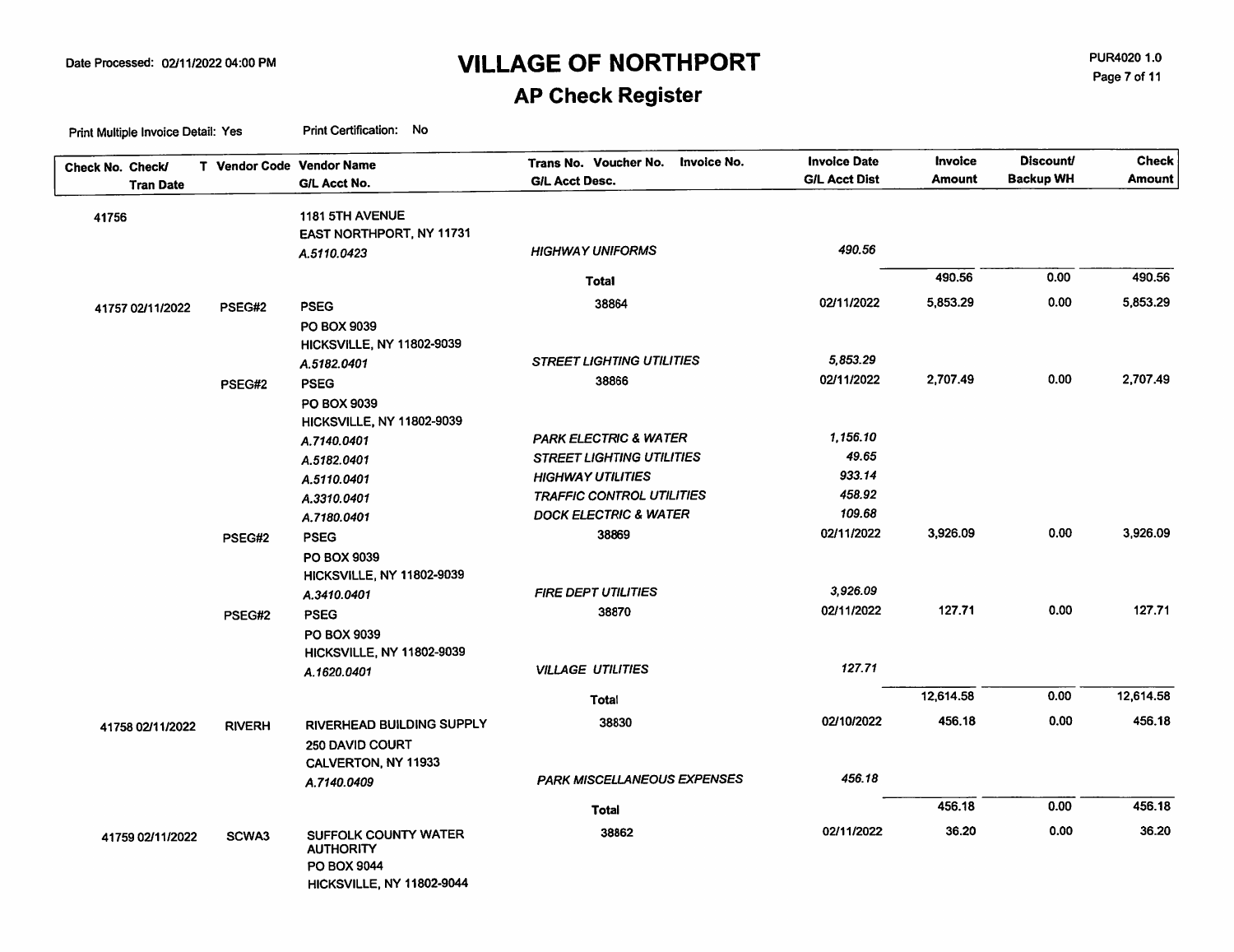PUR4020 1.0 Page 8 of 11

### **AP Check Register**

| Check No. Check/ | <b>Tran Date</b> |                | T Vendor Code Vendor Name<br><b>G/L Acct No.</b>           | <b>Invoice No.</b><br>Trans No. Voucher No.<br><b>G/L Acct Desc.</b> | <b>Invoice Date</b><br><b>G/L Acct Dist</b> | Invoice<br><b>Amount</b> | <b>Discount/</b><br><b>Backup WH</b> | <b>Check</b><br><b>Amount</b> |
|------------------|------------------|----------------|------------------------------------------------------------|----------------------------------------------------------------------|---------------------------------------------|--------------------------|--------------------------------------|-------------------------------|
|                  |                  |                |                                                            |                                                                      |                                             |                          |                                      |                               |
| 41759            |                  |                | A.7140.0401                                                | <b>PARK ELECTRIC &amp; WATER</b>                                     | 36.20                                       |                          |                                      |                               |
|                  |                  |                |                                                            | Total                                                                |                                             | 36.20                    | 0.00                                 | 36.20                         |
|                  | 41760 02/11/2022 | <b>SHESTIL</b> | SHELBY STILLWAGON                                          | 38842                                                                | 02/10/2022                                  | 775.30                   | 0.00                                 | 775.30                        |
|                  |                  |                | 63 BAYVIEW AVENUE                                          |                                                                      |                                             |                          |                                      |                               |
|                  |                  |                | NORTHPORT, NY 11768                                        |                                                                      |                                             |                          |                                      |                               |
|                  |                  |                | A.3120.0111                                                | POLICE TEMPORARY SALARIES                                            | 775.30                                      |                          |                                      |                               |
|                  |                  |                |                                                            | Total                                                                |                                             | 775.30                   | 0.00                                 | 775.30                        |
|                  | 41761 02/11/2022 | <b>SPRAGU</b>  | <b>SPRAGUE OPERATING</b><br>RESOURCES LLC.<br>PO BOX536469 | 38855                                                                | 02/10/2022                                  | 1,772.82                 | 0.00                                 | 1,772.82                      |
|                  |                  |                | PITTSBURGH, PA 15253-5906<br>A.1640.0403                   | <b>HIGHWAY GAS, DIESEL FUEL</b>                                      | 1,772.82                                    |                          |                                      |                               |
|                  |                  |                |                                                            | Total                                                                |                                             | 1,772.82                 | 0.00                                 | 1,772.82                      |
|                  | 41762 02/11/2022 | <b>STAPLE</b>  | <b>STAPLES BUSINESS CREDIT</b><br>PO BOX 105638            | 38873                                                                | 02/11/2022                                  | 1,519.07                 | 0.00                                 | 1,519.07                      |
|                  |                  |                | ATLANTA, GA 30348-5638                                     |                                                                      |                                             |                          |                                      |                               |
|                  |                  |                | A.1325.0400                                                | <b>TREASURER-EXPENSES</b>                                            | 50.00                                       |                          |                                      |                               |
|                  |                  |                | A.1410.0400                                                | <b>VILLAGE CLERK EXPENSES</b>                                        | 1,469.07                                    |                          |                                      |                               |
|                  |                  |                |                                                            | <b>Total</b>                                                         |                                             | 1,519.07                 | 0.00                                 | 1,519.07                      |
|                  | 41763 02/11/2022 | <b>TIFCO</b>   | <b>TIFCO INDUSTRIES</b>                                    | 38821                                                                | 02/10/2022                                  | 125.25                   | 0.00                                 | 125.25                        |
|                  |                  |                | PO BOX 40277                                               |                                                                      |                                             |                          |                                      |                               |
|                  |                  |                | HOUSTON, TX 77240-0277                                     |                                                                      |                                             |                          |                                      |                               |
|                  |                  |                | A.1640.0409                                                | <b>GARAGE/MISC.EXPENSES</b>                                          | 125.25                                      |                          |                                      |                               |
|                  |                  |                |                                                            | Total                                                                |                                             | 125.25                   | 0.00                                 | 125.25                        |
|                  | 41764 02/11/2022 | <b>TNHUNT</b>  | TOWN OF HUNTINGTON<br><b>WASTE MANAGEMENT</b>              | 38816                                                                | 02/10/2022                                  | 384.00                   | 0.00                                 | 384.00                        |
|                  |                  |                | 100 MAIN STREET                                            |                                                                      |                                             |                          |                                      |                               |
|                  |                  |                | HUNTINGTON, NY 11743                                       | <b>TIPPING FEES</b>                                                  | 384.00                                      |                          |                                      |                               |
|                  |                  |                | A.8160.0401                                                |                                                                      |                                             | 384.00                   | 0.00                                 | 384.00                        |
|                  |                  |                |                                                            | <b>Total</b>                                                         |                                             |                          |                                      |                               |
|                  | 41765 02/11/2022 | <b>TRIUS</b>   | <b>TRIUS INC</b><br><b>PO BOX 158</b>                      | 38851                                                                | 02/10/2022                                  | 2,128.54                 | 0.00                                 | 2,128.54                      |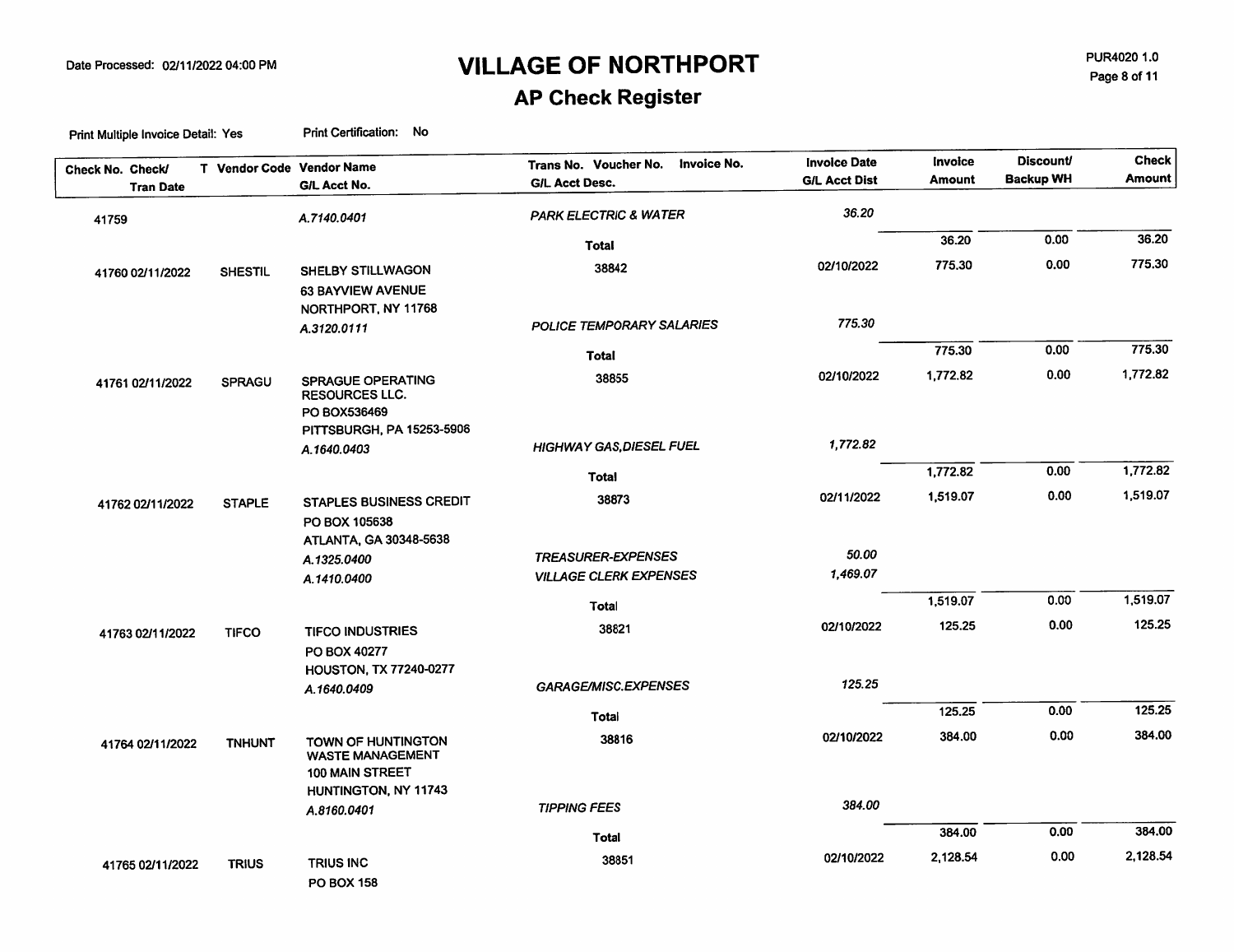PUR4020 1.0 Page 9 of 11

# **AP Check Register**

| Check No. Check/<br><b>Tran Date</b> | T Vendor Code Vendor Name | G/L Acct No.                | Trans No. Voucher No.<br>Invoice No.<br><b>G/L Acct Desc.</b> | <b>Invoice Date</b><br><b>G/L Acct Dist</b> | <b>Invoice</b><br><b>Amount</b> | <b>Discount/</b><br><b>Backup WH</b> | <b>Check</b><br><b>Amount</b> |
|--------------------------------------|---------------------------|-----------------------------|---------------------------------------------------------------|---------------------------------------------|---------------------------------|--------------------------------------|-------------------------------|
|                                      |                           |                             |                                                               |                                             |                                 |                                      |                               |
| 41765                                |                           | PO BOX 158                  |                                                               |                                             |                                 |                                      |                               |
|                                      |                           | BOHEMIA, NY 11716           |                                                               | 2.128.54                                    |                                 |                                      |                               |
|                                      |                           | A.1640.0411                 | <b>REPAIRS TO EQUIPMENT</b>                                   |                                             |                                 |                                      |                               |
|                                      |                           |                             | <b>Total</b>                                                  |                                             | 2,128.54                        | 0.00                                 | 2,128.54                      |
| 41766 02/11/2022                     | <b>VELVET</b>             | <b>VELVETOP PRODUCTS</b>    | 38828                                                         | 02/10/2022                                  | 117.50                          | 0.00                                 | 117.50                        |
|                                      |                           | <b>1455 NEW YORK AVENUE</b> |                                                               |                                             |                                 |                                      |                               |
|                                      |                           | HUNTINGTON ST, NY 11746     |                                                               |                                             |                                 |                                      |                               |
|                                      |                           | A.5142.0405                 | SNOW SUPPLIES, SALT, SAND, ETC                                | 117.50                                      |                                 |                                      |                               |
|                                      |                           |                             | Total                                                         |                                             | 117.50                          | 0.00                                 | 117.50                        |
|                                      |                           | <b>VISA</b>                 | 38861                                                         | 02/11/2022                                  | 637.51                          | 0.00                                 | 637.51                        |
| 41767 02/11/2022                     | <b>VISA-FNBLI</b>         | PO BOX 4512                 |                                                               |                                             |                                 |                                      |                               |
|                                      |                           | CAROL STREAM, IL 60197-4512 |                                                               |                                             |                                 |                                      |                               |
|                                      |                           | A.1325.0400                 | <b>TREASURER-EXPENSES</b>                                     | 16.98                                       |                                 |                                      |                               |
|                                      |                           | A.3410.0426                 | <b>BOAT EXPENSES</b>                                          | 540.54                                      |                                 |                                      |                               |
|                                      |                           | A.1410.0400                 | <b>VILLAGE CLERK EXPENSES</b>                                 | 25.00                                       |                                 |                                      |                               |
|                                      |                           | A.1380.0400                 | <b>BANK FEES</b>                                              | 25.00                                       |                                 |                                      |                               |
|                                      |                           | A.3620.0409                 | <b>BLDG/HOUSING/MISC. EXP.</b>                                | 29.99                                       |                                 |                                      |                               |
|                                      |                           |                             | <b>Total</b>                                                  |                                             | 637.51                          | 0.00                                 | 637.51                        |
|                                      |                           |                             |                                                               |                                             | 851.66                          | 0.00                                 | 851.66                        |
| 41768 02/11/2022                     | <b>WBMASON</b>            | W.B. MASON                  | 38853                                                         | 02/10/2022                                  |                                 |                                      |                               |
|                                      |                           | PO BOX 981101               |                                                               |                                             |                                 |                                      |                               |
|                                      |                           | BOSTON, MA 02298-1101       | <b>HIGHWAY MISCELLANEOUS EXPENSE</b>                          | 851.66                                      |                                 |                                      |                               |
|                                      |                           | A.5110.0409                 |                                                               |                                             |                                 |                                      |                               |
|                                      |                           |                             | Total                                                         |                                             | 851.66                          | 0.00                                 | 851.66                        |
| 41769 02/11/2022                     | <b>WINTERS2</b>           | <b>WINTERS BROS WASTE</b>   | 38849                                                         | 02/10/2022                                  | 803.50                          | 0.00                                 | 803.50                        |
|                                      |                           | SERVICES, LLC               |                                                               |                                             |                                 |                                      |                               |
|                                      |                           | <b>120 NANCY STREET</b>     |                                                               |                                             |                                 |                                      |                               |
|                                      |                           | W. BABYLON, NY 11704        | <b>REFUSE &amp; GARBAGE CONTRACT</b>                          | 803.50                                      |                                 |                                      |                               |
|                                      |                           | A.8160.0400                 |                                                               |                                             |                                 |                                      |                               |
|                                      |                           |                             | <b>Total</b>                                                  |                                             | 803.50                          | 0.00                                 | 803.50                        |
|                                      | 01/22/2022 W AT&TMO       | <b>AT&amp;T MOBILITY</b>    | 26230 38859                                                   | 01/22/2022                                  | 611.45                          | 0.00                                 | 611.45                        |
|                                      |                           | P.O. BOX 6463               |                                                               |                                             |                                 |                                      |                               |
|                                      |                           | CAROL STREAM, IL 60197-6463 |                                                               |                                             |                                 |                                      |                               |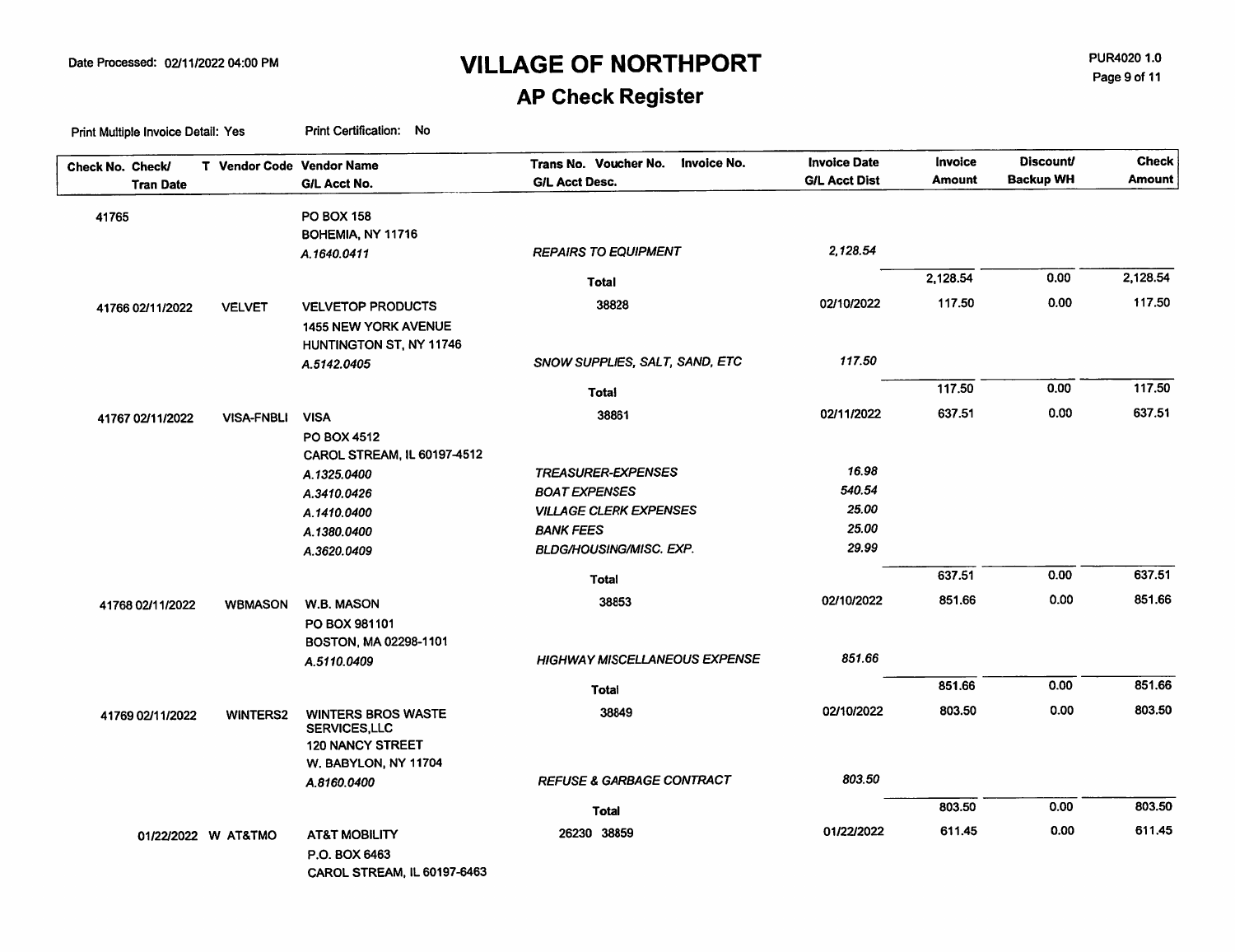PUR4020 1.0 Page 10 of 11

 $\ddot{\phantom{a}}$ 

# **AP Check Register**

| Check No. Check/ | <b>Tran Date</b>    |                              | T Vendor Code Vendor Name<br>G/L Acct No.                            | Invoice No.<br>Trans No. Voucher No.<br><b>G/L Acct Desc.</b> | <b>Invoice Date</b><br><b>G/L Acct Dist</b> | Invoice<br><b>Amount</b> | <b>Discount/</b><br><b>Backup WH</b> | <b>Check</b><br><b>Amount</b> |
|------------------|---------------------|------------------------------|----------------------------------------------------------------------|---------------------------------------------------------------|---------------------------------------------|--------------------------|--------------------------------------|-------------------------------|
|                  |                     |                              | A.3120.0401                                                          | CEL282BAR TELEPHONES                                          | 611.45                                      |                          |                                      |                               |
|                  |                     |                              |                                                                      | <b>Total</b>                                                  |                                             | 611.45                   | 0.00                                 | 611.45                        |
|                  | 02/11/2022 W CABLE2 |                              | <b>OPTIMUM</b><br>PO BOX 70340                                       | 26231 38874                                                   | 02/11/2022                                  | 271,47                   | 0.00                                 | 271.47                        |
|                  |                     |                              | PHILADELPHIA, PA 19176-0340<br>A.1620.0401                           | <b>VILLAGE UTILITIES</b>                                      | 271.47                                      |                          |                                      |                               |
|                  |                     |                              |                                                                      | <b>Total</b>                                                  |                                             | 271.47                   | 0.00                                 | 271.47                        |
|                  |                     | 02/11/2022 W ATLANTIC        | ATLANTIC PROGRAM DELAGE<br><b>LANDEN FINANCIAL</b><br>P.O. BOX 41602 | 26232 38829                                                   | 02/10/2022                                  | 201.46                   | 0.00                                 | 201.46                        |
|                  |                     |                              | PHILADELPHIA, NY 19101-1602<br>A.3120.0409                           | POLICE MISCELLANEOUS EXPENSES                                 | 201.46                                      |                          |                                      |                               |
|                  |                     |                              |                                                                      | <b>Total</b>                                                  |                                             | 201.46                   | 0.00                                 | 201.46                        |
| Check ID 00001   |                     | <b>Total Regular Checks</b>  |                                                                      |                                                               | 46                                          | 382,313.78               | 0.00                                 | 382,313.78                    |
|                  |                     |                              | <b>Total Prepaid Checks (P)</b>                                      |                                                               | 0                                           | 0.00                     | 0.00                                 | 0.00                          |
|                  |                     | <b>Total Direct Pays (D)</b> |                                                                      |                                                               | 0                                           | 0.00                     | 0.00                                 | 0.00                          |
|                  |                     |                              | <b>Total Wire Transfers (W)</b>                                      |                                                               | 3                                           | 1.084.38                 | 0.00                                 | 1,084.38                      |
|                  |                     | <b>Total Void Checks</b>     |                                                                      |                                                               | 0                                           |                          |                                      |                               |
|                  |                     | <b>Total Payments</b>        |                                                                      |                                                               | 49                                          | 383,398.16               | 0.00                                 | 383,398.16                    |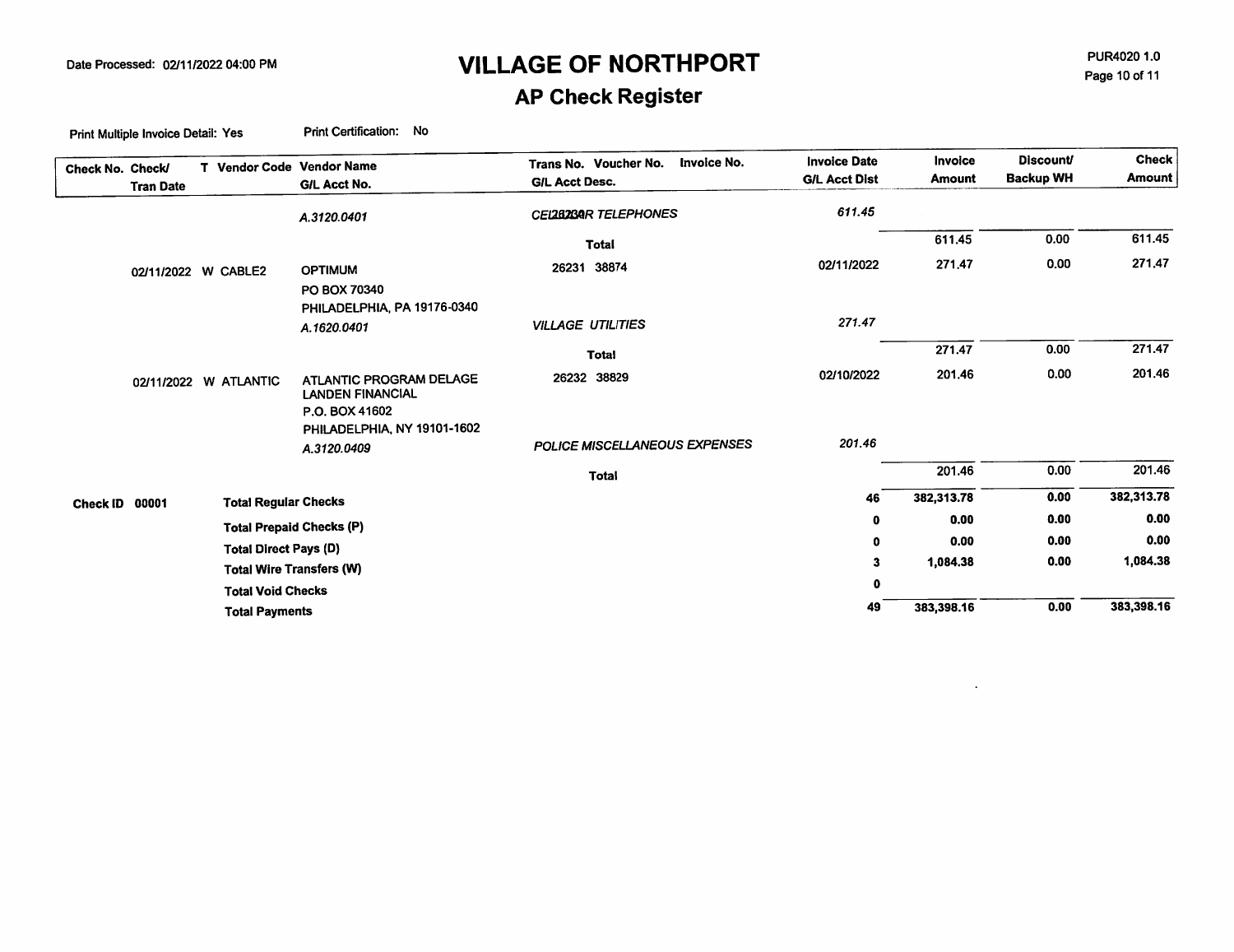PUR4020 1.0 Page 11 of 11

### **AP Check Register**

| Check No. Check/<br><b>Tran Date</b> | Vendor Code Vendor Name<br>G/L Acct No. | Invoice No.<br>Trans No. Voucher No.<br><b>GIL Acct Desc.</b> | <b>Invoice Date</b><br><b>G/L Acct Dist</b> | Invoice<br>Amount | <b>Discount</b><br><b>Backup WH</b> | Check  <br><b>Amount</b> |
|--------------------------------------|-----------------------------------------|---------------------------------------------------------------|---------------------------------------------|-------------------|-------------------------------------|--------------------------|
|                                      |                                         |                                                               | <b>Grand Total:</b>                         | 383.398.16        | 0.00                                | 383,398.16               |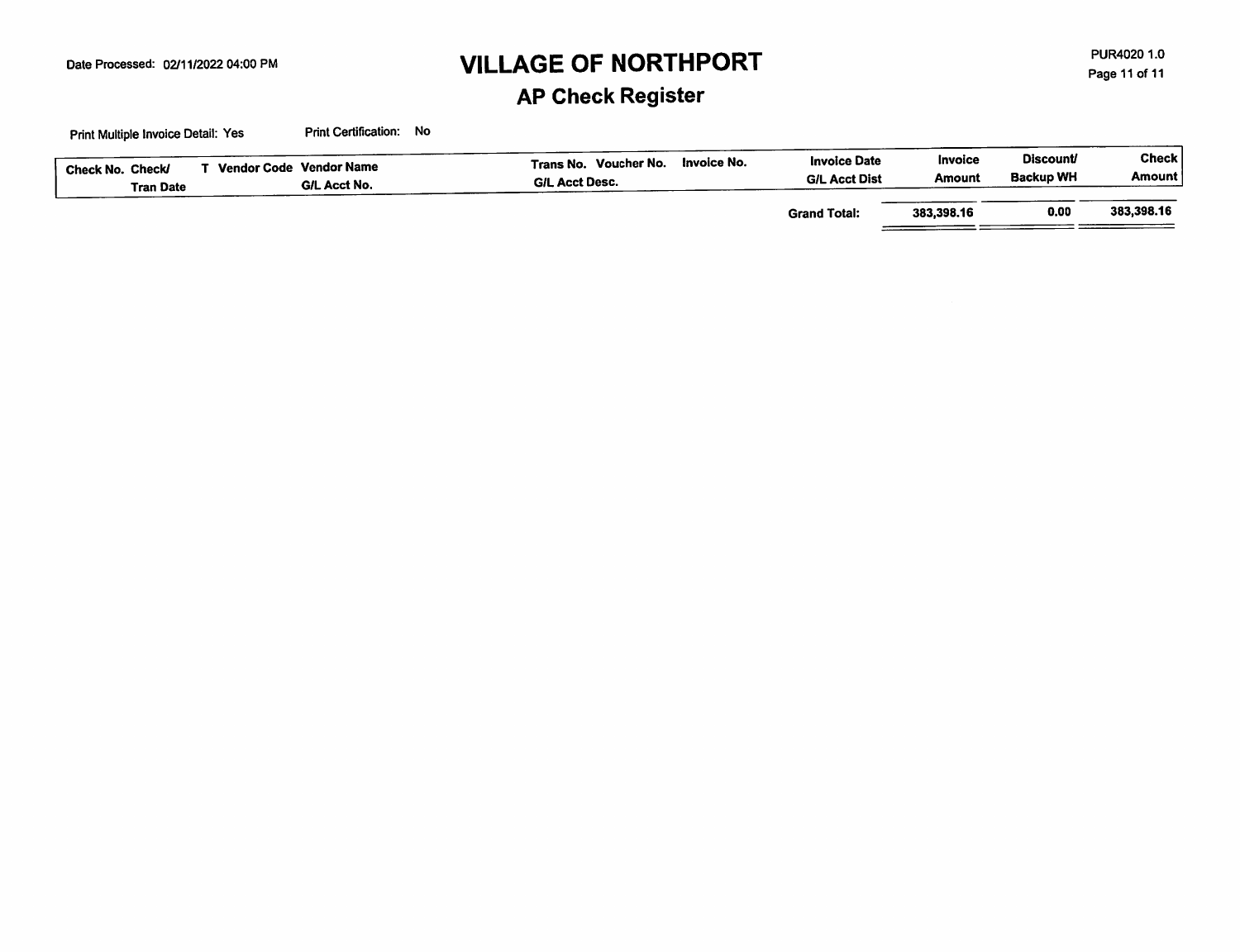PUR4020 1.0 Page 1 of 4

# AP Check Register - Sewer

| Check No. Check/ | <b>Tran Date</b> | T Vendor Code Vendor Name   | G/L Acct No.                                                                             | Trans No. Voucher No. Invoice No.<br><b>G/L Acct Desc.</b> | <b>Invoice Date</b><br><b>G/L Acct Dist</b> | <b>Invoice</b><br>Amount | <b>Discount</b><br><b>Backup WH</b> | <b>Check</b><br><b>Amount</b> |
|------------------|------------------|-----------------------------|------------------------------------------------------------------------------------------|------------------------------------------------------------|---------------------------------------------|--------------------------|-------------------------------------|-------------------------------|
| Check ID 00015   |                  | <b>FNBLI SEWER CHECKING</b> |                                                                                          |                                                            |                                             |                          |                                     |                               |
|                  | 3559 02/11/2022  | <b>ACE</b>                  | <b>COSTELLO'S HARDWARE</b><br>770-11 GRAND BLVD                                          | 38872                                                      | 02/11/2022                                  | 114.45                   | 0.00                                | 114.45                        |
|                  |                  |                             | DEER PARK, NY 11729<br>G.8130.0409                                                       | <b>MISC EXPENSE</b>                                        | 114.45                                      |                          |                                     |                               |
|                  |                  |                             |                                                                                          | Total                                                      |                                             | 114.45                   | 0.00                                | 114,45                        |
|                  | 3560 02/11/2022  | <b>BENSIN</b>               | BENSIN CONTRACTING, INC.<br>PO BOX 388,                                                  | 38848                                                      | 02/10/2022                                  | 435.00                   | 0.00                                | 435.00                        |
|                  |                  |                             | HOLTSVILLE, NY 11742<br>G.8120.0400                                                      | <b>SANITARY SEWER REPAIRS</b>                              | 435.00                                      |                          |                                     |                               |
|                  |                  |                             |                                                                                          | <b>Total</b>                                               |                                             | 435.00                   | 0.00                                | 435.00                        |
|                  | 3561 02/11/2022  | <b>EARTHC</b>               | <b>CLEARBROOK</b><br><b>15 GREENE STREET</b>                                             | 38847                                                      | 02/10/2022                                  | 6,200.00                 | 0.00                                | 6,200.00                      |
|                  |                  |                             | BAY SHORE, NY 11706<br>G.8130.0405                                                       | <b>MATERIALS-SLUDGE &amp; GRIT REMOVAL</b>                 | 6,200.00                                    |                          |                                     |                               |
|                  |                  |                             |                                                                                          | Total                                                      |                                             | 6,200.00                 | 0.00                                | 6,200.00                      |
|                  | 3562 02/11/2022  | <b>HSREALTY</b>             | <b>H &amp; S REALTY CO</b><br>90 BOX 342                                                 | 38844                                                      | 02/10/2022                                  | 1,789.16                 | 0.00                                | 1,789.16                      |
|                  |                  |                             | NORTHPORT, NY 11768-3112<br>G.0000.2122.0001                                             | <b>SEWER SERVICE CHARGES.USAGE.</b>                        | 1,789.16                                    |                          |                                     |                               |
|                  |                  |                             |                                                                                          | <b>Total</b>                                               |                                             | 1,789.16                 | 0.00                                | 1,789.16                      |
|                  | 3563 02/11/2022  | <b>JDOHEN</b>               | <b>JACK DOHENY COMPANIES</b><br>L-3846                                                   | 38850                                                      | 02/10/2022                                  | 18,194.81                | 0.00                                | 18,194.81                     |
|                  |                  |                             | <b>COLUMBUS, OH 43260-3846</b><br>G.8120.0200                                            | <b>EQUIPMENT</b>                                           | 17,050.83                                   |                          |                                     |                               |
|                  |                  |                             | G.8120.0401                                                                              | <b>SEWER LINES UTILITIES</b>                               | 1,143.98                                    |                          |                                     |                               |
|                  |                  |                             |                                                                                          | Total                                                      |                                             | 18,194.81                | 0.00                                | 18,194.81                     |
|                  | 3564 02/11/2022  | <b>MAXIM</b>                | <b>MAXIMUM ENVIRONMENTAL</b><br><b>MANAGEMENT INC</b><br>1170 LINCOLN AVENUE, SUITE<br>4 | 38846                                                      | 02/10/2022                                  | 491.00                   | 0.00                                | 491.00                        |
|                  |                  |                             | HOLBROOK, NY 11741<br>G.8130.0404.0001                                                   | <b>SEWER PLANT LABORATORY</b>                              | 491.00                                      |                          |                                     |                               |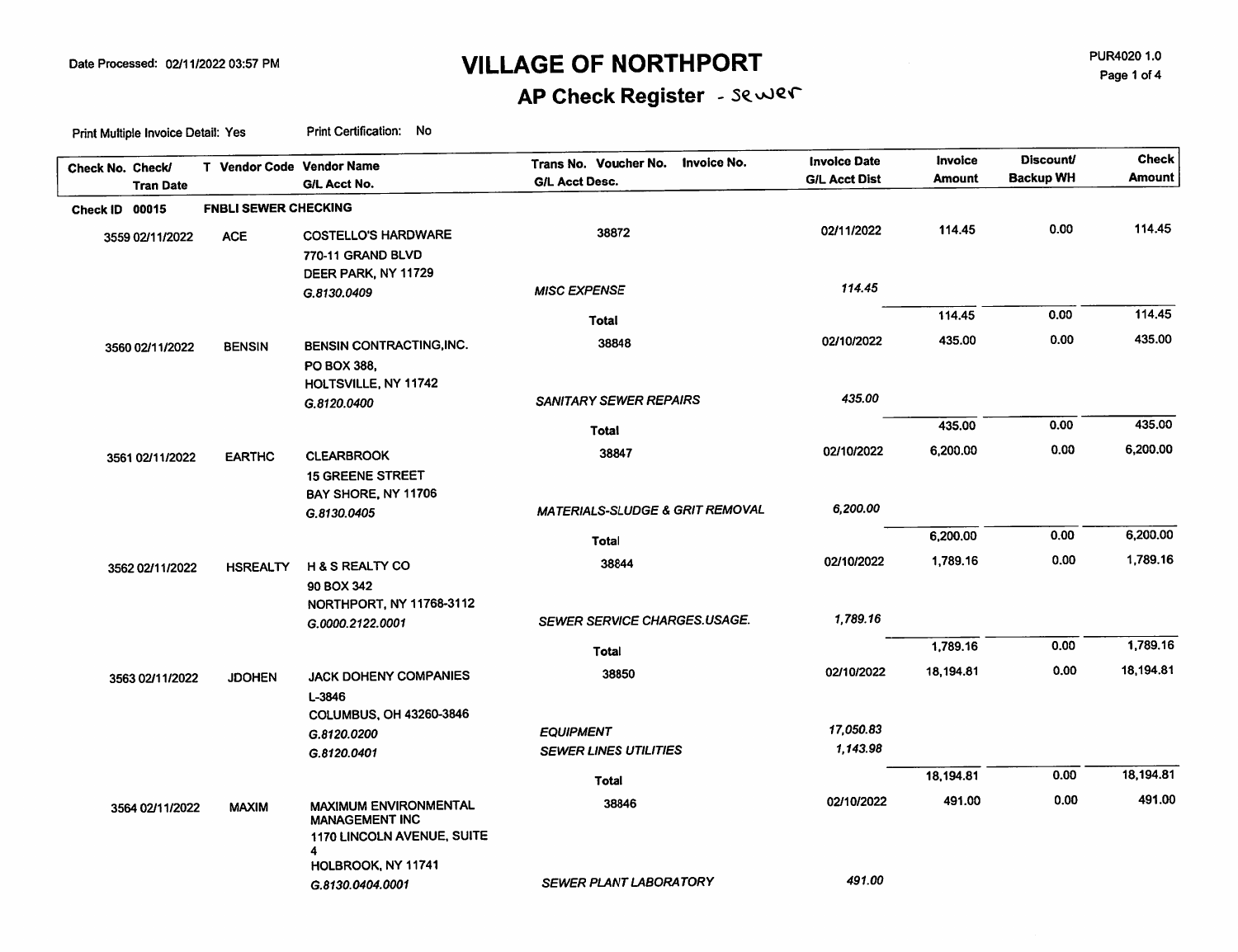PUR4020 1.0 Page 2 of 4

 $\epsilon$ 

# **AP Check Register**

|                                      | T Vendor Code Vendor Name |                                                                                                                | Invoice No.<br>Trans No. Voucher No.                         | <b>Invoice Date</b>   | <b>Invoice</b> | <b>Discount/</b> | <b>Check</b> |
|--------------------------------------|---------------------------|----------------------------------------------------------------------------------------------------------------|--------------------------------------------------------------|-----------------------|----------------|------------------|--------------|
| Check No. Check/<br><b>Tran Date</b> |                           | G/L Acct No.                                                                                                   | <b>G/L Acct Desc.</b>                                        | <b>G/L Acct Dist</b>  | <b>Amount</b>  | <b>Backup WH</b> | Amount       |
|                                      |                           |                                                                                                                |                                                              |                       |                |                  | 491.00       |
|                                      |                           |                                                                                                                | Total                                                        |                       | 491.00         | 0.00             |              |
| 3565 02/11/2022                      | <b>MOTHER</b>             | <b>MOTHER EARTH'S</b><br>LANDSCAPE, MASONRY &<br>SUPPLIES, INC.<br>350 ELWOOD ROAD<br>EAST NORTHPORT, NY 11731 | 38845                                                        | 02/10/2022            | 30.00          | 0.00             | 30.00        |
|                                      |                           | G.8130.0409                                                                                                    | <b>MISC EXPENSE</b>                                          | 30.00                 |                |                  |              |
|                                      |                           |                                                                                                                | <b>Total</b>                                                 |                       | 30.00          | 0.00             | 30.00        |
| 3566 02/11/2022                      | <b>PNOLAN</b>             | PETER J NOLAN<br><b>19 MAR KAN DRIVE</b><br>NORTHPORT, NY 11768                                                | 38843                                                        | 02/10/2022            | 684.36         | 0.00             | 684.36       |
|                                      |                           | G.0000.2122.0001                                                                                               | SEWER SERVICE CHARGES.USAGE.                                 | 684.36                |                |                  |              |
|                                      |                           |                                                                                                                | Total                                                        |                       | 684.36         | 0.00             | 684.36       |
| 3567 02/11/2022                      | PSEG#2                    | <b>PSEG</b><br><b>PO BOX 9039</b><br>HICKSVILLE, NY 11802-9039                                                 | 38865                                                        | 02/11/2022            | 650.82         | 0.00             | 650.82       |
|                                      |                           | G.8120.0401                                                                                                    | <b>SEWER LINES UTILITIES</b>                                 | 650.82                |                |                  |              |
|                                      | PSEG#2                    | <b>PSEG</b><br>PO BOX 9039                                                                                     | 38867                                                        | 02/11/2022            | 331.36         | 0.00             | 331.36       |
|                                      |                           | <b>HICKSVILLE, NY 11802-9039</b><br>G.8120.0401                                                                | <b>SEWER LINES UTILITIES</b>                                 | 331.36                | 12,534.94      | 0.00             | 12,534.94    |
|                                      | PSEG#2                    | <b>PSEG</b><br>PO BOX 9039<br>HICKSVILLE, NY 11802-9039                                                        | 38868                                                        | 02/11/2022            |                |                  |              |
|                                      |                           | G.8120.0401<br>G.8130.0401                                                                                     | <b>SEWER LINES UTILITIES</b><br><b>SEWER PLANT UTILITIES</b> | 11,263.65<br>1,271.29 |                |                  |              |
|                                      |                           |                                                                                                                | Total                                                        |                       | 13,517.12      | 0.00             | 13,517.12    |
| 3568 02/11/2022                      | SCWA3                     | <b>SUFFOLK COUNTY WATER</b><br><b>AUTHORITY</b><br>PO BOX 9044                                                 | 38863                                                        | 02/11/2022            | 950.89         | 0.00             | 950.89       |
|                                      |                           | HICKSVILLE, NY 11802-9044                                                                                      |                                                              |                       |                |                  |              |
|                                      |                           | G.8130.0401                                                                                                    | <b>SEWER PLANT UTILITIES</b>                                 | 950.89                |                |                  |              |
|                                      |                           |                                                                                                                | <b>Total</b>                                                 |                       | 950.89         | 0.00             | 950.89       |
| 3569 02/11/2022                      | <b>VERIZ</b>              | <b>VERIZON</b>                                                                                                 | 38856                                                        | 02/10/2022            | 536.87         | 0.00             | 536.87       |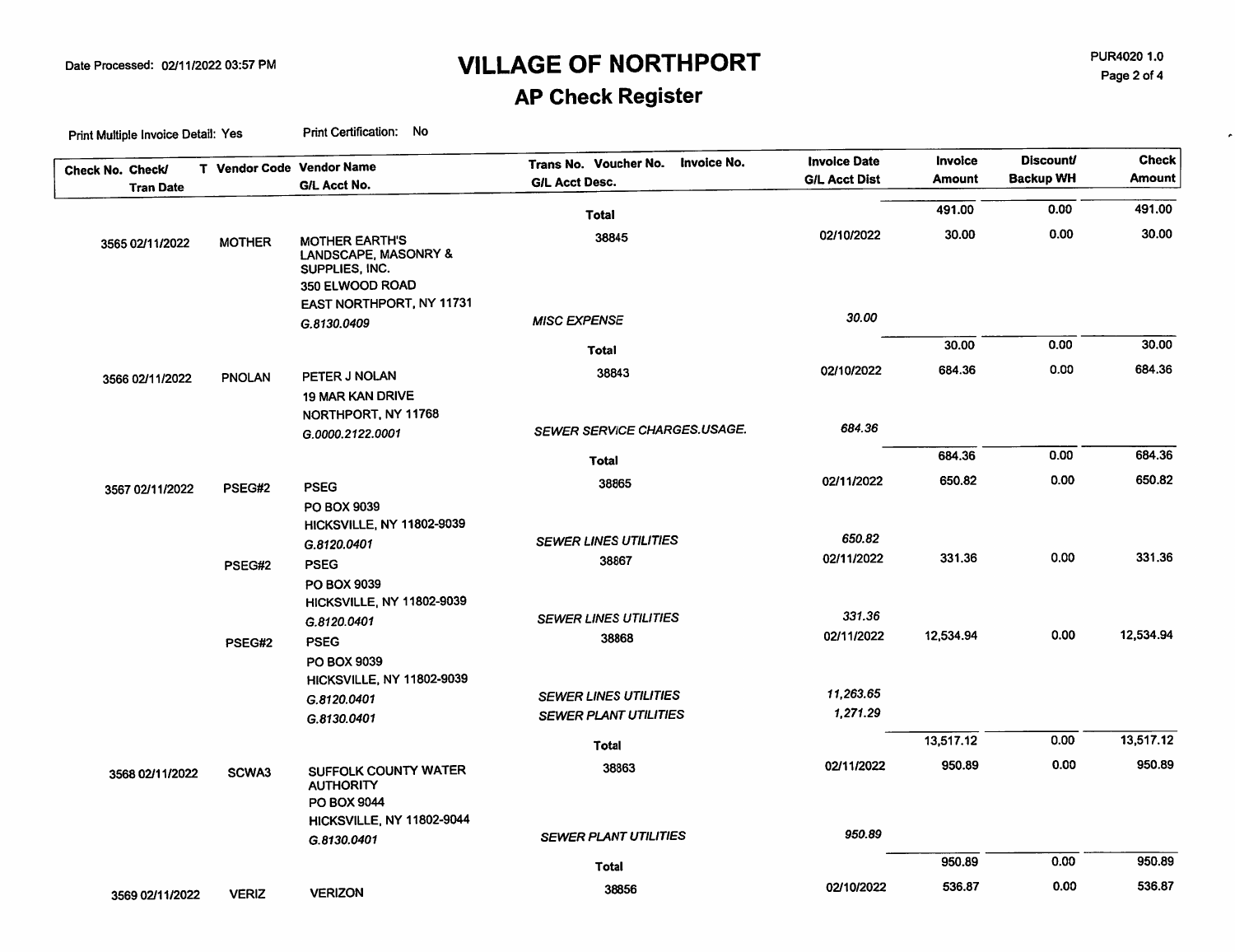PUR4020 1.0 Page 3 of 4

### **AP Check Register**

| Check No. Check/ | <b>Tran Date</b> |                                                                 | Vendor Code Vendor Name<br>G/L Acct No.                | Invoice No.<br>Trans No. Voucher No.<br><b>G/L Acct Desc.</b> | <b>Invoice Date</b><br><b>G/L Acct Dist</b> | Invoice<br>Amount | <b>Discount/</b><br><b>Backup WH</b> | <b>Check</b><br><b>Amount</b> |
|------------------|------------------|-----------------------------------------------------------------|--------------------------------------------------------|---------------------------------------------------------------|---------------------------------------------|-------------------|--------------------------------------|-------------------------------|
|                  |                  |                                                                 |                                                        |                                                               |                                             |                   |                                      |                               |
| 3569             |                  |                                                                 | P.O. BOX 15124<br>ALBANY, NY 12212-5124<br>G.1650.0400 | <b>TELEPHONE BILLS</b>                                        | 536.87                                      |                   |                                      |                               |
|                  |                  |                                                                 |                                                        | <b>Total</b>                                                  |                                             | 536.87            | 0.00                                 | 536.87                        |
| Check ID         | 00015            | <b>Total Regular Checks</b>                                     |                                                        |                                                               | 11                                          | 42,943.66         | 0.00                                 | 42,943.66                     |
|                  |                  |                                                                 |                                                        |                                                               | $\bullet$                                   | 0.00              | 0.00                                 | 0.00                          |
|                  |                  | <b>Total Prepaid Checks (P)</b><br><b>Total Direct Pays (D)</b> |                                                        |                                                               | 0                                           | 0.00              | 0.00                                 | 0.00                          |
|                  |                  |                                                                 |                                                        |                                                               | 0                                           | 0.00              | 0.00                                 | 0.00                          |
|                  |                  | <b>Total Wire Transfers (W)</b>                                 |                                                        |                                                               | 0                                           |                   |                                      |                               |
|                  |                  | <b>Total Void Checks</b>                                        |                                                        |                                                               |                                             |                   |                                      |                               |
|                  |                  | <b>Total Payments</b>                                           |                                                        |                                                               | 11                                          | 42,943.66         | 0.00                                 | 42,943.66                     |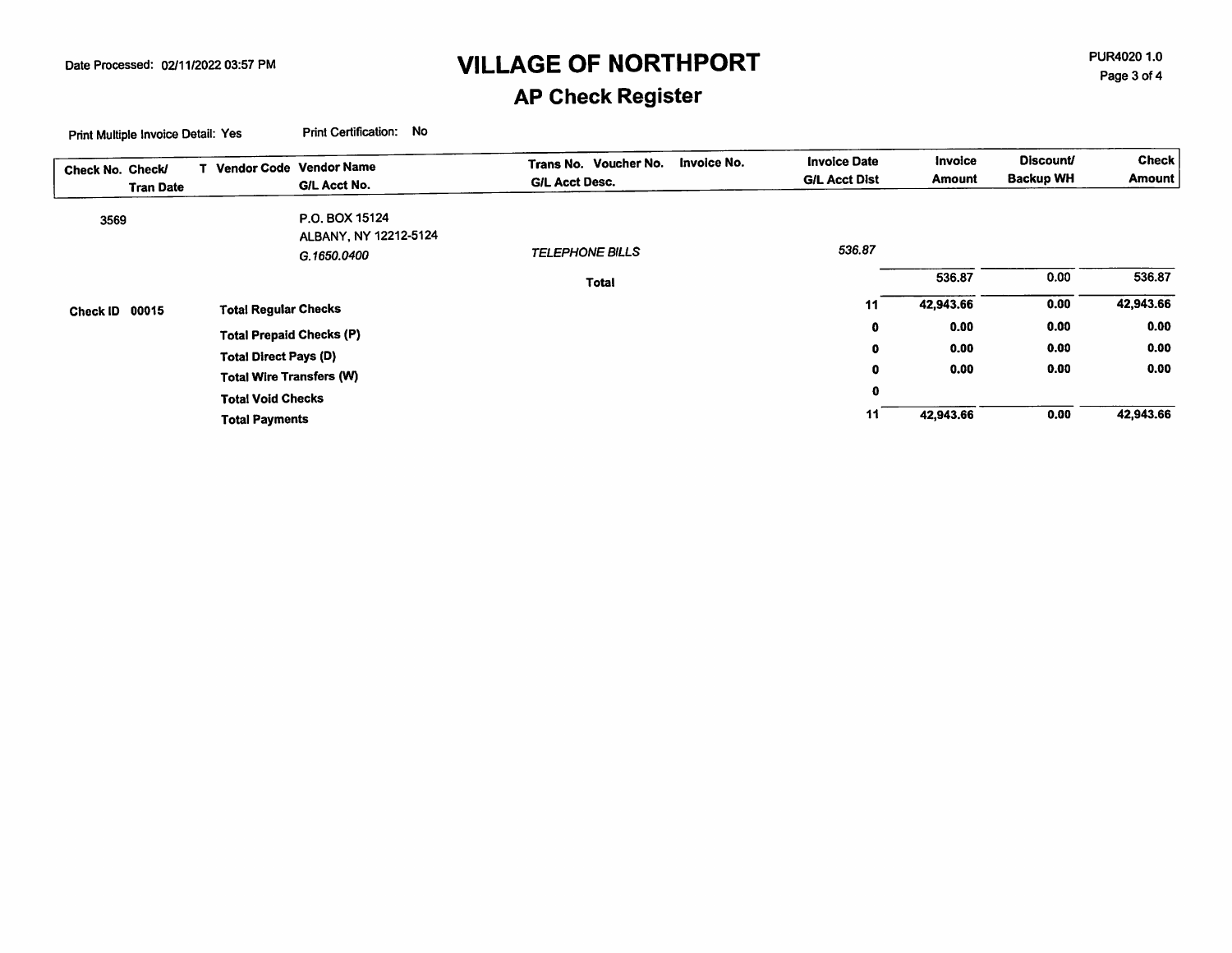PUR4020 1.0 Page 4 of 4

# **AP Check Register**

| Check No. Check/<br><b>Tran Date</b> | Vendor Code Vendor Name<br>G/L Acct No. | Invoice No.<br>Trans No. Voucher No.<br><b>G/L Acct Desc.</b> | <b>Invoice Date</b><br><b>G/L Acct Dist</b> | Invoice<br>Amount | <b>Discount</b><br>Backup WH | Check !<br>Amount |
|--------------------------------------|-----------------------------------------|---------------------------------------------------------------|---------------------------------------------|-------------------|------------------------------|-------------------|
|                                      |                                         |                                                               | <b>Grand Total:</b>                         | 42,943.66         | 0.00                         | 42.943.66         |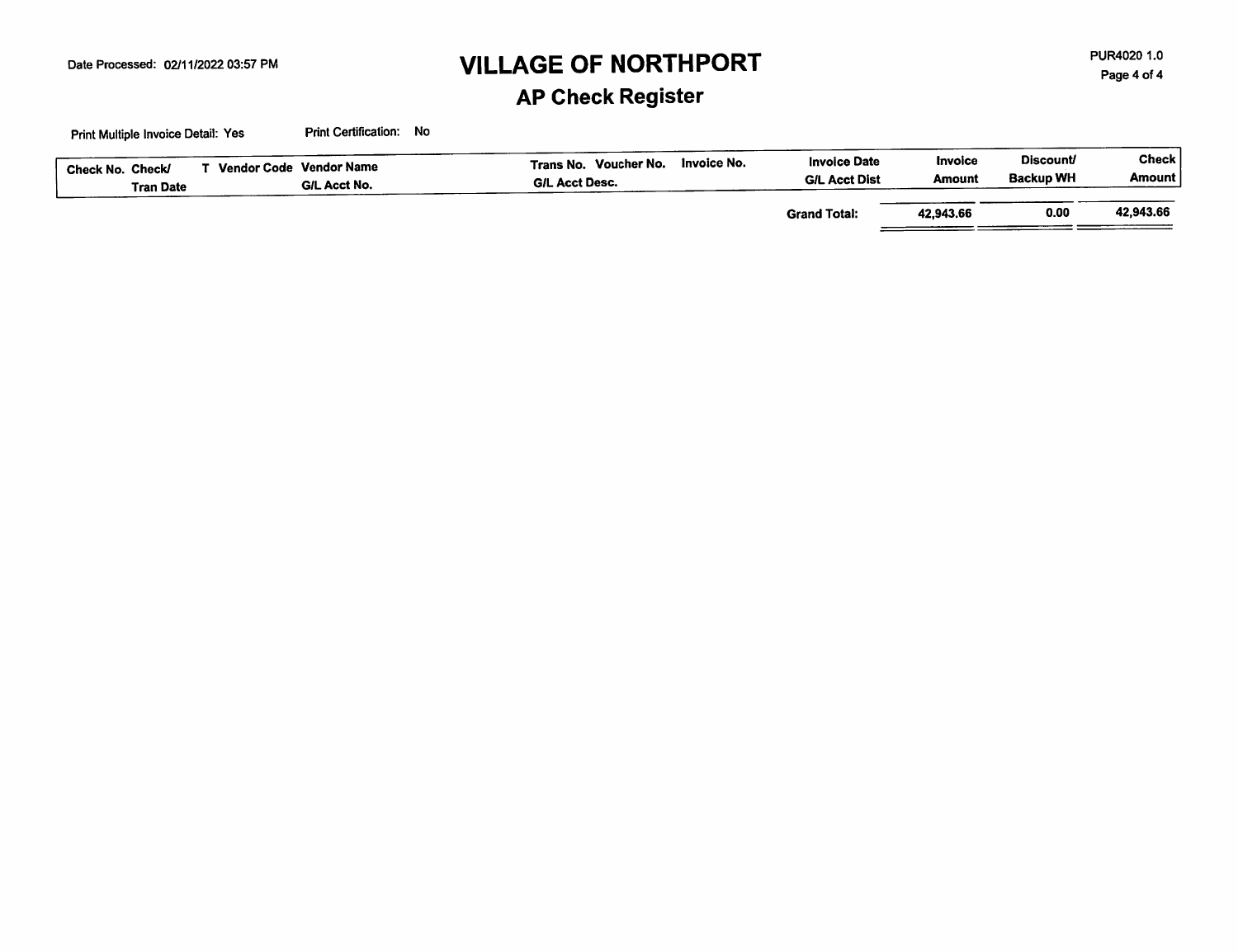PUR4020 1.0 Page 1 of 5

# AP Check Register - Fire

| Check No. Check/ | <b>Tran Date</b> | T Vendor Code Vendor Name     | G/L Acct No.                                                                               | <b>Invoice No.</b><br>Trans No. Voucher No.<br><b>G/L Acct Desc.</b> | <b>Invoice Date</b><br><b>G/L Acct Dist</b> | Invoice<br><b>Amount</b> | <b>Discount/</b><br><b>Backup WH</b> | <b>Check</b><br><b>Amount</b> |
|------------------|------------------|-------------------------------|--------------------------------------------------------------------------------------------|----------------------------------------------------------------------|---------------------------------------------|--------------------------|--------------------------------------|-------------------------------|
| Check ID 00001   |                  | <b>FNBLI GENERAL CHECKING</b> |                                                                                            |                                                                      |                                             |                          |                                      |                               |
|                  | 41770 02/11/2022 | <b>ALLAMERIC</b><br>Α         | ALL AMERICAN AWARDS AND<br>UNIFORMS, INC.<br>331 KNICKERBOCKER AVENUE<br>BOHEMIA, NY 11716 | 38801                                                                | 02/07/2022                                  | 300.27                   | 0.00                                 | 300.27                        |
|                  |                  |                               | A.3410.0423                                                                                | <b>FIRE HOUSEMEN UNIFORMS</b>                                        | 300.27                                      |                          |                                      |                               |
|                  |                  |                               |                                                                                            | Total                                                                |                                             | 300.27                   | 0.00                                 | 300.27                        |
|                  | 41771 02/11/2022 | AT&TMO                        | <b>AT&amp;T MOBILITY</b><br>P.O. BOX 6463                                                  | 38793                                                                | 02/07/2022                                  | 44.41                    | 0.00                                 | 44.41                         |
|                  |                  |                               | CAROL STREAM, IL 60197-6463<br>A.3410.0409                                                 | <b>FIRE DEPT MISC EXPENSES</b>                                       | 44.41                                       |                          |                                      |                               |
|                  |                  |                               |                                                                                            | Total                                                                |                                             | 44.41                    | 0.00                                 | 44.41                         |
|                  | 41772 02/11/2022 | <b>BOUND</b>                  | <b>BOUND TREE CORPORATION</b><br>23537 NETWORK PLACE                                       | 38803                                                                | 02/07/2022                                  | 161.98                   | 0.00                                 | 161.98                        |
|                  |                  |                               | CHICAGO, IL 60673-1235<br>A.3410.0418                                                      | <b>RESCUE SQUAD EXPENSES</b>                                         | 161.98                                      |                          |                                      |                               |
|                  |                  |                               |                                                                                            | <b>Total</b>                                                         |                                             | 161.98                   | 0.00                                 | 161.98                        |
|                  | 41773 02/11/2022 | CABLE2                        | <b>OPTIMUM</b><br>PO BOX 70340<br>PHILADELPHIA, PA 19176-0340                              | 38794                                                                | 02/07/2022                                  | 72.09                    | 0.00                                 | 72.09                         |
|                  |                  |                               | A.3410.0409                                                                                | <b>FIRE DEPT MISC EXPENSES</b>                                       | 72.09                                       |                          |                                      |                               |
|                  |                  | CABLE2                        | <b>OPTIMUM</b><br>PO BOX 70340<br>PHILADELPHIA, PA 19176-0340                              | 38795                                                                | 02/07/2022                                  | 239.90                   | 0.00                                 | 239.90                        |
|                  |                  |                               | A.3410.0401                                                                                | <b>FIRE DEPT UTILITIES</b>                                           | 239.90                                      |                          |                                      |                               |
|                  |                  | CABLE2                        | <b>OPTIMUM</b><br>PO BOX 70340<br>PHILADELPHIA, PA 19176-0340                              | 38796                                                                | 02/07/2022                                  | 126.14                   | 0.00                                 | 126.14                        |
|                  |                  |                               | A.3410.0401.0001                                                                           | <b>SUBSTATION UTILITIES</b>                                          | 126.14                                      |                          |                                      |                               |
|                  |                  |                               |                                                                                            | Total                                                                |                                             | 438.13                   | 0.00                                 | 438.13                        |
|                  | 41774 02/11/2022 | <b>DPYNE</b>                  | <b>DOUG PYNE</b><br>26 SALT AIRE PLACE<br>NORTHPORT, NY 11768                              | 38806                                                                | 02/08/2022                                  | 610.08                   | 0.00                                 | 610.08                        |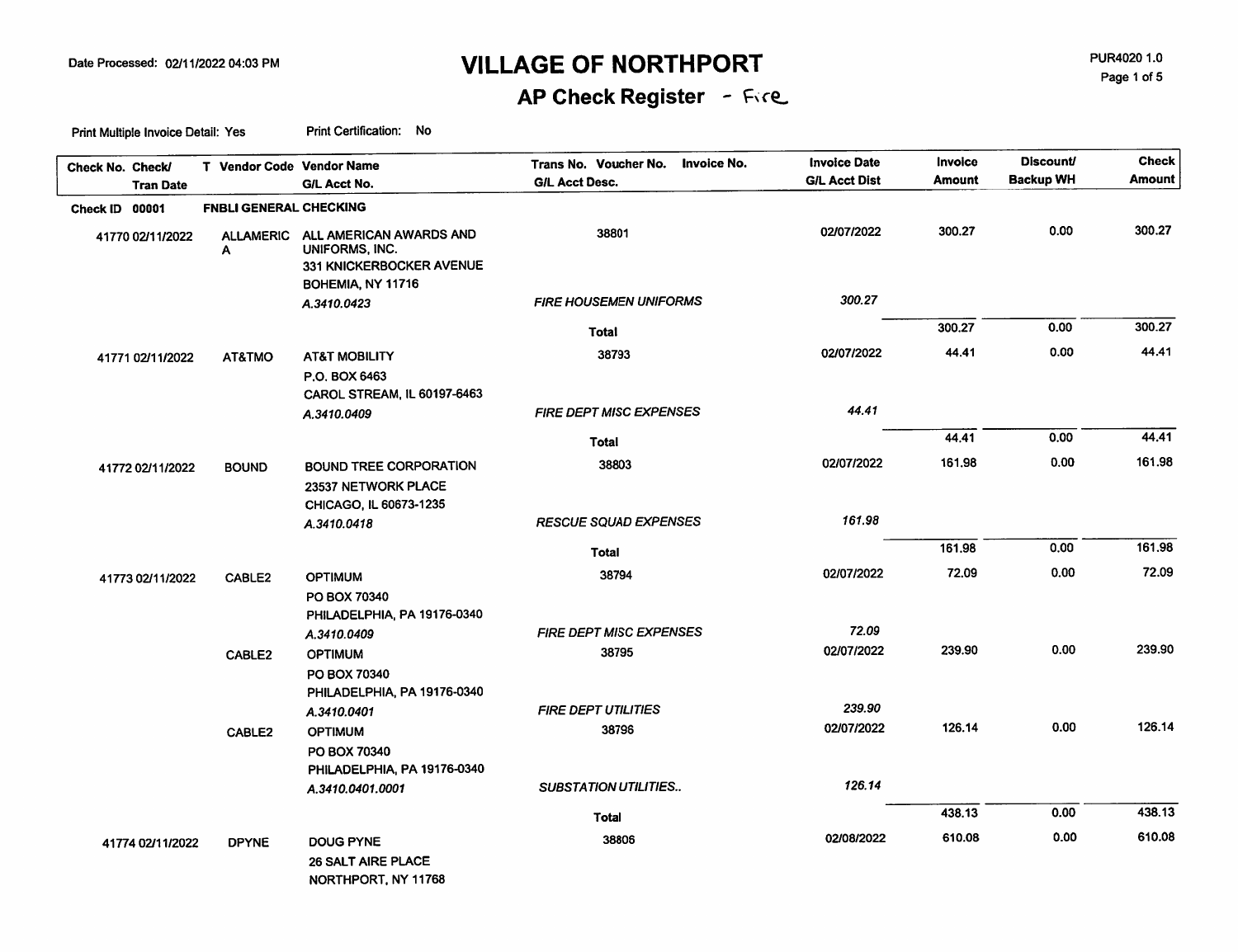**AP Check Register** 

| <b>Backup WH</b><br><b>G/L Acct Dist</b><br>Amount<br><b>G/L Acct Desc.</b><br>G/L Acct No.<br><b>Tran Date</b><br>610.08<br>FIRE DEPARTMENT CELL PHONES<br>A.3410.0401.0002<br>41774<br>0.00<br>610.08<br><b>Total</b><br>0.00<br>610.08<br>02/07/2022<br>38805<br><b>DENNIS SHERIDAN</b><br><b>DSHER</b><br>41775 02/11/2022<br><b>18 OKLEIGH</b><br>NORTHPORT 11768<br>610.08<br><b>FIRE DEPARTMENT CELL PHONES</b><br>A.3410.0401.0002<br>0.00<br>610.08<br><b>Total</b><br>0.00<br>500.61<br>02/07/2022<br>38786<br><b>EMERGENCY MEDICAL</b><br><b>EMERGE</b><br>41776 02/11/2022<br><b>PRODUCT</b><br>25196 NETWORK PLACE<br>CHICAGO, IL 60673-1251<br>500.61<br><b>RESCUE SQUAD EXPENSES</b><br>A.3410.0418<br>0.00<br>863.42<br>02/07/2022<br>38798<br><b>EMERGENCY MEDICAL</b><br><b>EMERGE</b><br><b>PRODUCT</b><br>25196 NETWORK PLACE<br>CHICAGO, IL 60673-1251<br>863.42<br><b>RESCUE SQUAD EXPENSES</b><br>A.3410.0418<br>0.00<br>1,364.03<br>Total<br>0.00<br>3,095.00<br>02/07/2022<br>38789<br>THE GPS STORE, INC.<br><b>GPSSTORE</b><br>41777 02/11/2022<br>6899 BEACH DRIVE<br>OCEAN ISLE BEACH, NC 28469 |  |                      |          |  | <b>Amount</b><br>610.08<br>610.08 |
|------------------------------------------------------------------------------------------------------------------------------------------------------------------------------------------------------------------------------------------------------------------------------------------------------------------------------------------------------------------------------------------------------------------------------------------------------------------------------------------------------------------------------------------------------------------------------------------------------------------------------------------------------------------------------------------------------------------------------------------------------------------------------------------------------------------------------------------------------------------------------------------------------------------------------------------------------------------------------------------------------------------------------------------------------------------------------------------------------------------------------|--|----------------------|----------|--|-----------------------------------|
|                                                                                                                                                                                                                                                                                                                                                                                                                                                                                                                                                                                                                                                                                                                                                                                                                                                                                                                                                                                                                                                                                                                              |  |                      |          |  |                                   |
|                                                                                                                                                                                                                                                                                                                                                                                                                                                                                                                                                                                                                                                                                                                                                                                                                                                                                                                                                                                                                                                                                                                              |  |                      |          |  |                                   |
|                                                                                                                                                                                                                                                                                                                                                                                                                                                                                                                                                                                                                                                                                                                                                                                                                                                                                                                                                                                                                                                                                                                              |  |                      |          |  |                                   |
|                                                                                                                                                                                                                                                                                                                                                                                                                                                                                                                                                                                                                                                                                                                                                                                                                                                                                                                                                                                                                                                                                                                              |  |                      |          |  |                                   |
|                                                                                                                                                                                                                                                                                                                                                                                                                                                                                                                                                                                                                                                                                                                                                                                                                                                                                                                                                                                                                                                                                                                              |  |                      |          |  |                                   |
|                                                                                                                                                                                                                                                                                                                                                                                                                                                                                                                                                                                                                                                                                                                                                                                                                                                                                                                                                                                                                                                                                                                              |  |                      |          |  |                                   |
|                                                                                                                                                                                                                                                                                                                                                                                                                                                                                                                                                                                                                                                                                                                                                                                                                                                                                                                                                                                                                                                                                                                              |  |                      |          |  |                                   |
|                                                                                                                                                                                                                                                                                                                                                                                                                                                                                                                                                                                                                                                                                                                                                                                                                                                                                                                                                                                                                                                                                                                              |  |                      |          |  | 610.08                            |
|                                                                                                                                                                                                                                                                                                                                                                                                                                                                                                                                                                                                                                                                                                                                                                                                                                                                                                                                                                                                                                                                                                                              |  |                      |          |  | 500.61                            |
|                                                                                                                                                                                                                                                                                                                                                                                                                                                                                                                                                                                                                                                                                                                                                                                                                                                                                                                                                                                                                                                                                                                              |  |                      |          |  |                                   |
|                                                                                                                                                                                                                                                                                                                                                                                                                                                                                                                                                                                                                                                                                                                                                                                                                                                                                                                                                                                                                                                                                                                              |  |                      |          |  |                                   |
|                                                                                                                                                                                                                                                                                                                                                                                                                                                                                                                                                                                                                                                                                                                                                                                                                                                                                                                                                                                                                                                                                                                              |  |                      |          |  |                                   |
|                                                                                                                                                                                                                                                                                                                                                                                                                                                                                                                                                                                                                                                                                                                                                                                                                                                                                                                                                                                                                                                                                                                              |  |                      |          |  | 863.42                            |
|                                                                                                                                                                                                                                                                                                                                                                                                                                                                                                                                                                                                                                                                                                                                                                                                                                                                                                                                                                                                                                                                                                                              |  |                      |          |  |                                   |
|                                                                                                                                                                                                                                                                                                                                                                                                                                                                                                                                                                                                                                                                                                                                                                                                                                                                                                                                                                                                                                                                                                                              |  |                      |          |  |                                   |
|                                                                                                                                                                                                                                                                                                                                                                                                                                                                                                                                                                                                                                                                                                                                                                                                                                                                                                                                                                                                                                                                                                                              |  |                      |          |  |                                   |
|                                                                                                                                                                                                                                                                                                                                                                                                                                                                                                                                                                                                                                                                                                                                                                                                                                                                                                                                                                                                                                                                                                                              |  |                      |          |  | 1,364.03                          |
|                                                                                                                                                                                                                                                                                                                                                                                                                                                                                                                                                                                                                                                                                                                                                                                                                                                                                                                                                                                                                                                                                                                              |  |                      |          |  | 3,095.00                          |
|                                                                                                                                                                                                                                                                                                                                                                                                                                                                                                                                                                                                                                                                                                                                                                                                                                                                                                                                                                                                                                                                                                                              |  |                      |          |  |                                   |
|                                                                                                                                                                                                                                                                                                                                                                                                                                                                                                                                                                                                                                                                                                                                                                                                                                                                                                                                                                                                                                                                                                                              |  |                      |          |  |                                   |
| A.3410.0426                                                                                                                                                                                                                                                                                                                                                                                                                                                                                                                                                                                                                                                                                                                                                                                                                                                                                                                                                                                                                                                                                                                  |  | <b>BOAT EXPENSES</b> | 3,095.00 |  |                                   |
| 3,095.00<br>0.00<br><b>Total</b>                                                                                                                                                                                                                                                                                                                                                                                                                                                                                                                                                                                                                                                                                                                                                                                                                                                                                                                                                                                                                                                                                             |  |                      |          |  | 3,095.00                          |
| 97.30<br>0.00<br>02/07/2022<br>38788<br>HARDWATE HARDWATER OUTDOORS<br>41778 02/11/2022<br>R                                                                                                                                                                                                                                                                                                                                                                                                                                                                                                                                                                                                                                                                                                                                                                                                                                                                                                                                                                                                                                 |  |                      |          |  | 97.30                             |
| S79W26773 HILLVIEW DR<br>MUKWONAGO, WI 53149                                                                                                                                                                                                                                                                                                                                                                                                                                                                                                                                                                                                                                                                                                                                                                                                                                                                                                                                                                                                                                                                                 |  |                      |          |  |                                   |
| 97.30<br><b>SCUBA EXPENSES</b><br>A.3410.0430                                                                                                                                                                                                                                                                                                                                                                                                                                                                                                                                                                                                                                                                                                                                                                                                                                                                                                                                                                                                                                                                                |  |                      |          |  |                                   |
| 97.30<br>0.00<br>Total                                                                                                                                                                                                                                                                                                                                                                                                                                                                                                                                                                                                                                                                                                                                                                                                                                                                                                                                                                                                                                                                                                       |  |                      |          |  | 97.30                             |
| 0.00<br>195.67<br>02/07/2022                                                                                                                                                                                                                                                                                                                                                                                                                                                                                                                                                                                                                                                                                                                                                                                                                                                                                                                                                                                                                                                                                                 |  |                      |          |  | 195.67                            |
| 38787<br><b>HENDRICKSON TRUCK PARTS</b><br><b>HENTPT</b><br>41779 02/11/2022<br><b>140 HOFFMAN LANE</b>                                                                                                                                                                                                                                                                                                                                                                                                                                                                                                                                                                                                                                                                                                                                                                                                                                                                                                                                                                                                                      |  |                      |          |  |                                   |
| <b>ISLANDIA, NY 11749-5009</b><br>195.67<br><b>OUTSIDE TRUCK REPAIRS</b><br>A.3410.0445                                                                                                                                                                                                                                                                                                                                                                                                                                                                                                                                                                                                                                                                                                                                                                                                                                                                                                                                                                                                                                      |  |                      |          |  |                                   |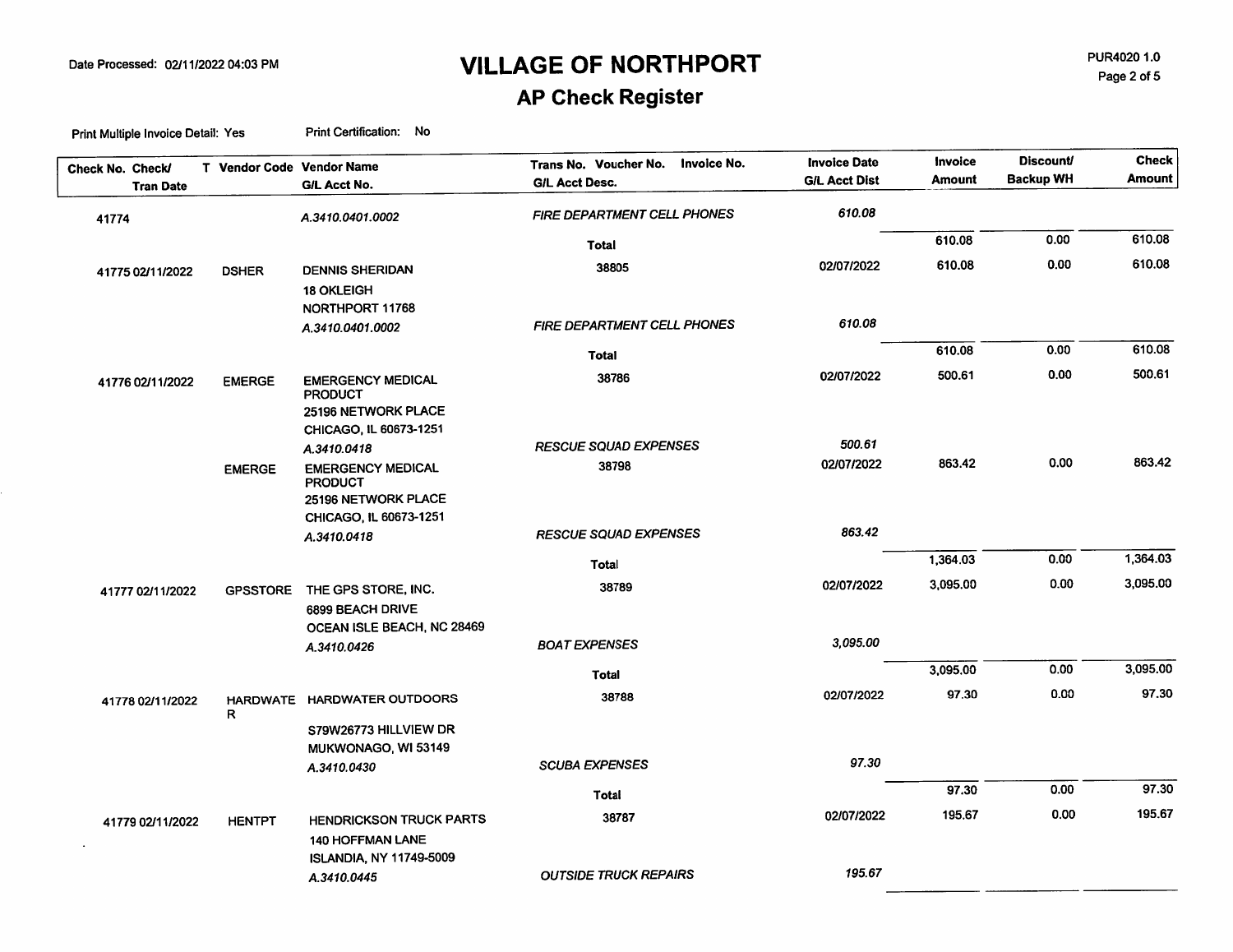PUR4020 1.0 Page 3 of 5

### **AP Check Register**

| Check No. Check/<br><b>Tran Date</b> | T Vendor Code Vendor Name | G/L Acct No.                         | Invoice No.<br>Trans No. Voucher No.<br><b>G/L Acct Desc.</b> | <b>Invoice Date</b><br><b>G/L Acct Dist</b> | Invoice<br><b>Amount</b> | <b>Discount/</b><br><b>Backup WH</b> | <b>Check</b><br>Amount |
|--------------------------------------|---------------------------|--------------------------------------|---------------------------------------------------------------|---------------------------------------------|--------------------------|--------------------------------------|------------------------|
|                                      |                           |                                      |                                                               |                                             | 195.67                   | 0.00                                 | 195.67                 |
|                                      |                           |                                      | <b>Total</b>                                                  |                                             |                          | 0.00                                 | 923.24                 |
| 41780 02/11/2022                     | NAGRID2                   | <b>NATIONAL GRID</b>                 | 38797                                                         | 02/07/2022                                  | 923.24                   |                                      |                        |
|                                      |                           | PO BOX 371382                        |                                                               |                                             |                          |                                      |                        |
|                                      |                           | PITTSBURGH, PA 15250-7382            | <b>SUBSTATION UTILITIES</b>                                   | 923.24                                      |                          |                                      |                        |
|                                      |                           | A.3410.0401.0001                     |                                                               |                                             |                          |                                      |                        |
|                                      |                           |                                      | <b>Total</b>                                                  |                                             | 923.24                   | 0.00                                 | 923.24                 |
| 41781 02/11/2022                     | <b>NPTFD</b>              | NORTHPORT FIRE DEPT                  | 38800                                                         | 02/07/2022                                  | 18,791.41                | 0.00                                 | 18,791.41              |
|                                      |                           | <b>204 MAIN ST.</b>                  |                                                               |                                             |                          |                                      |                        |
|                                      |                           | NORTHPORT, NY 11768                  |                                                               |                                             |                          |                                      |                        |
|                                      |                           | A.3410.0432                          | <b>FIRE DEPARTMENT TRAINING</b>                               | 18,791.41                                   |                          |                                      |                        |
|                                      |                           |                                      | <b>Total</b>                                                  |                                             | 18,791.41                | 0.00                                 | 18,791.41              |
| 41782 02/11/2022                     |                           | OCCUPATIO OCCUPATIONAL HEALTH        | 38804                                                         | 02/07/2022                                  | 906.50                   | 0.00                                 | 906.50                 |
|                                      | N                         | <b>DYNAMICS</b>                      |                                                               |                                             |                          |                                      |                        |
|                                      |                           | 2687 JOHN HAWKINS PKWY               |                                                               |                                             |                          |                                      |                        |
|                                      |                           | HOOVER, AL 35244                     |                                                               | 906.50                                      |                          |                                      |                        |
|                                      |                           | A.3410.0424                          | YEARLY INSPECTIONS                                            |                                             |                          |                                      |                        |
|                                      |                           |                                      | Total                                                         |                                             | 906.50                   | 0.00                                 | 906.50                 |
| 41783 02/11/2022                     | <b>ROBINS</b>             | <b>ROBINSON'S OXYGEN &amp; MEDIC</b> | 38784                                                         | 02/07/2022                                  | 211.61                   | 0.00                                 | 211.61                 |
|                                      |                           | 920 LINCOLN AVENUE, SUITE            |                                                               |                                             |                          |                                      |                        |
|                                      |                           | 14                                   |                                                               |                                             |                          |                                      |                        |
|                                      |                           | HOLBROOK, NY 11741<br>A.3410.0409    | <b>FIRE DEPT MISC EXPENSES</b>                                | 211.61                                      |                          |                                      |                        |
|                                      |                           |                                      |                                                               |                                             |                          | 0.00                                 | 211.61                 |
|                                      |                           |                                      | <b>Total</b>                                                  |                                             | 211.61                   |                                      |                        |
| 41784 02/11/2022                     | <b>SAFEWA</b>             | SAFEWAY MECHANICAL CORP              | 38799                                                         | 02/07/2022                                  | 9,452.00                 | 0.00                                 | 9,452.00               |
|                                      |                           | <b>25 VAIL STREET</b>                |                                                               |                                             |                          |                                      |                        |
|                                      |                           | NORTHPORT, NY 11768                  |                                                               |                                             |                          |                                      |                        |
|                                      |                           | A.3410.0414                          | <b>FIRE DEPT BUILDING MAINTENANCE</b>                         | 9,452.00                                    |                          |                                      |                        |
|                                      |                           |                                      | Total                                                         |                                             | 9,452.00                 | 0.00                                 | 9,452.00               |
| 41785 02/11/2022                     |                           | STRATEGIC STRATEGIC SAFETY           | 38790                                                         | 02/07/2022                                  | 1,621.74                 | 0.00                                 | 1,621.74               |
|                                      |                           | <b>DYNAMICS</b>                      |                                                               |                                             |                          |                                      |                        |
|                                      |                           | <b>PO BOX 1022</b>                   |                                                               |                                             |                          |                                      |                        |
|                                      |                           | SMITHTOWN, NY 11787                  | <b>FIRE DEPT MISC EXPENSES</b>                                | 1,621.74                                    |                          |                                      |                        |
|                                      |                           | A.3410.0409                          |                                                               |                                             |                          |                                      |                        |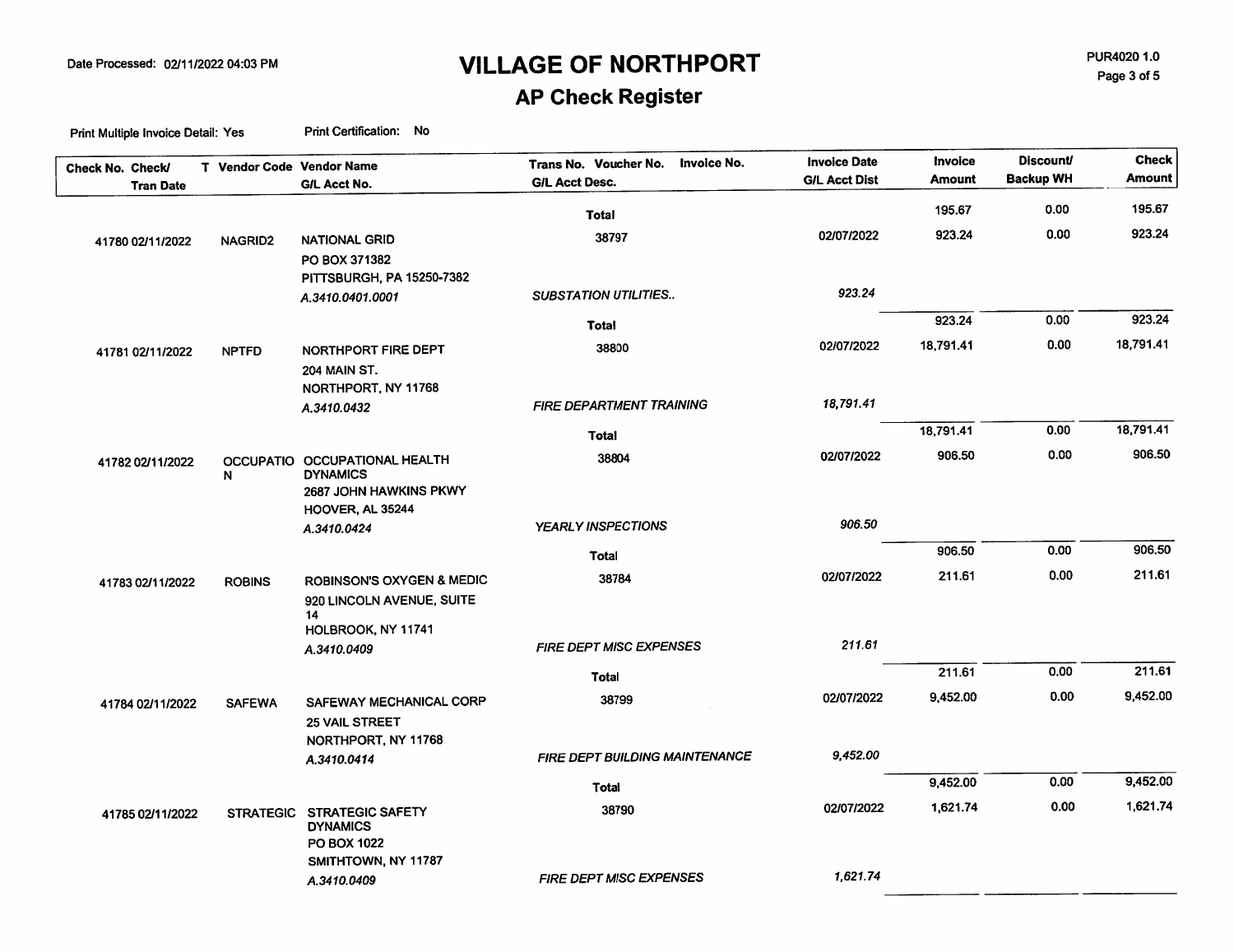**AP Check Register** 

| Check No. Check/<br><b>Tran Date</b> | T Vendor Code Vendor Name    | G/L Acct No.                                                                                        | Invoice No.<br>Trans No. Voucher No.<br><b>G/L Acct Desc.</b> | <b>Invoice Date</b><br><b>G/L Acct Dist</b> | Invoice<br><b>Amount</b> | <b>Discount/</b><br><b>Backup WH</b> | <b>Check</b><br><b>Amount</b> |
|--------------------------------------|------------------------------|-----------------------------------------------------------------------------------------------------|---------------------------------------------------------------|---------------------------------------------|--------------------------|--------------------------------------|-------------------------------|
|                                      |                              |                                                                                                     | <b>Total</b>                                                  |                                             | 1,621.74                 | 0.00                                 | 1,621.74                      |
| 41786 02/11/2022                     | <b>TOMSMALL</b>              | <b>TOM SMALLING</b>                                                                                 | 38807                                                         | 02/07/2022                                  | 610.08                   | 0.00                                 | 610.08                        |
|                                      |                              | 365 MAIN ST<br>NORTHPORT, NY 117368                                                                 |                                                               |                                             |                          |                                      |                               |
|                                      |                              | A.3410.0401.0002                                                                                    | FIRE DEPARTMENT CELL PHONES                                   | 610.08                                      |                          |                                      |                               |
|                                      |                              |                                                                                                     | <b>Total</b>                                                  |                                             | 610.08                   | 0.00                                 | 610.08                        |
| 41787 02/11/2022                     | <b>WITMER</b>                | WITMER PUBLIC SAFETY<br><b>GROUP</b><br><b>104 INDEPENDENCE WAY</b><br><b>COATESVILLE, PA 19320</b> | 38802                                                         | 02/07/2022                                  | 1,628.00                 | 0.00                                 | 1,628.00                      |
|                                      |                              | A.3410.0409                                                                                         | FIRE DEPT MISC EXPENSES                                       | 1,628.00                                    |                          |                                      |                               |
|                                      |                              |                                                                                                     | <b>Total</b>                                                  |                                             | 1,628.00                 | 0.00                                 | 1,628.00                      |
| 00001<br>Check ID                    | <b>Total Regular Checks</b>  |                                                                                                     |                                                               | 18                                          | 41,061.53                | 0.00                                 | 41,061.53                     |
|                                      |                              | <b>Total Prepaid Checks (P)</b>                                                                     |                                                               | $\mathbf 0$                                 | 0.00                     | 0.00                                 | 0.00                          |
|                                      | <b>Total Direct Pays (D)</b> |                                                                                                     |                                                               | $\mathbf 0$                                 | 0.00                     | 0.00                                 | 0.00                          |
|                                      |                              | <b>Total Wire Transfers (W)</b>                                                                     |                                                               | $\mathbf 0$                                 | 0.00                     | 0.00                                 | 0.00                          |
|                                      | <b>Total Void Checks</b>     |                                                                                                     |                                                               | 0                                           |                          |                                      |                               |
|                                      | <b>Total Payments</b>        |                                                                                                     |                                                               | 18                                          | 41,061.53                | 0.00                                 | 41,061.53                     |